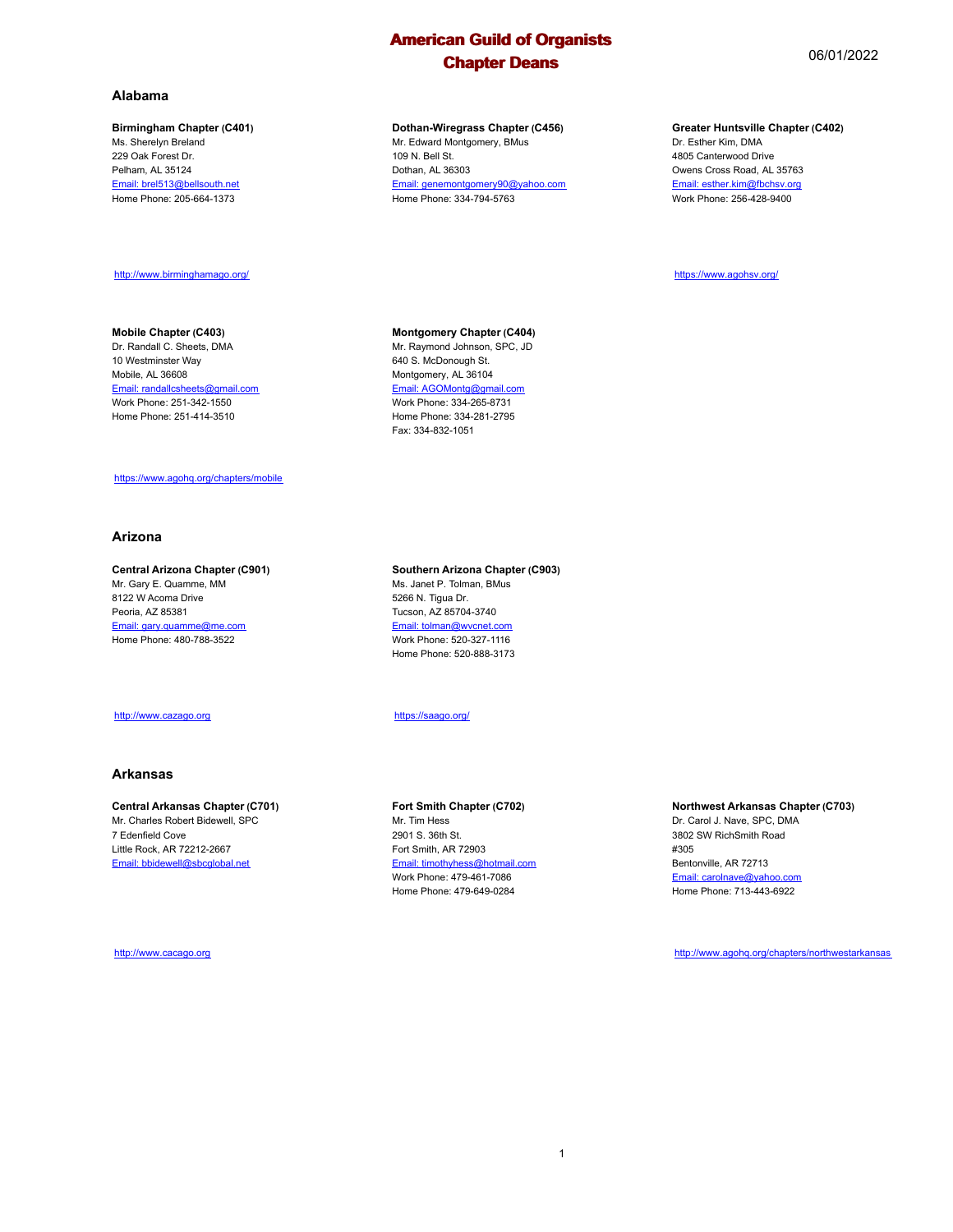#### **California**

#### **Central Coast Chapter (C934)**

Mr. Leonard G. Lutz 545 Jay Ct. Nipomo, CA 93444-5612 Email: lglutz@gmail.com Home Phone: 805-459-3625 Fax: 805-931-0844

http://www.agohq.org/chapters/centralcoast

### **Los Angeles Chapter (C915)**

Mr. Nelson H. Dodge, MBA 13222 Albers Pl Sherman Oaks, CA 91401 Email: nelson@churchkeyboard.com Home Phone: 818-468-9870

#### http://www.laago.org

**Palomar Chapter (C918)** Dr. Michael D. Munson, DMA 2323 Sandy Lane Vista, CA 92081 Email: michael.m@hotmail.com Work Phone: 760-744-1150, Ext: 2316 Home Phone: 760-727-9230

#### www.agopalomar.org

#### **Sacramento Valley Chapter (C907)** Dr. Ryan Enright, DMA 915 Fulton Ave. APT 450 Sacramento, CA 95825 Email: ryanenright13@gmail.com

#### https://www.sacvalleyago.org/

**San Joaquin Valley Chapter (C909)** Mr. Cactus Harris, MA 5733 N. 5th St. Fresno, CA 93710 Email: cactussamharris@gmail.com

http://www.sjvago.org

#### 2000 Talisman Drive Bakersfield, CA 93304

**Kern County Chapter (C913)** Mrs. Carolyn M. Hill, SPC, BA

Email: skipandcarolyn@sbcglobal.net Home Phone: 661-831-9514

http://www.agohq.org/chapters/kerncounty

**Orange County Chapter (C916)** Ms. Lois J. Holdridge, CAGO, BM, MA 3711 Potrero Dr. Fullerton, CA 92835 Email: ljholdridge@earthlink.net Home Phone: 714-870-1154

#### ocago.org

**Redwood Empire Chapter (C906)** Mr. Paul Blanchard, Jr. 1412 Highland Circle Healdsburg, CA 95448 Email: pauleblanchard@gmail.com Home Phone: 415-350-1525

#### https://www.redwoodempireago.org/

**San Diego Chapter (C921)** Dr. D. Christopher Cook, D.W.S. 4111 Mt. Abraham Ave. San Diego, CA 92111-3111 Email: chris@christophercook Work Phone: 858-531-0983 Home Phone: 858-279-0793

#### http://www.agosd.org

**San Jose Chapter (C910)** Dr. Susan P. Snook-Luther, PhD 12525 Quito Rd. Saratoga, CA 95070 Email: spsl@sonic.net Home Phone: 408-205-1299

http://www.agosanjose.org

## **Long Beach Chapter (C914)**

Dr. Hyunju Hwang, DMA 415 Paseo del Mar Palos Verdes Estates, CA 90274 Email: eszzseesz@gmail.com Home Phone: 213-550-9093

#### https://www.lbago.org/

**Palo Alto/Peninsula Chapter (C935)** Ms. Jin kyung Lim, DMA 2661 Newhall Street Santa Clara, CA 95050 Email: jin.jsbach@gmail.com Home Phone: 669-342-4780

#### http://www.papenago.org

**Sacramento Valley Chapter (C907)** Dr. Lars Gjerde, DMA 20 Somer Ridge Dr Roseville, CA 95661 Email: lars@larsgjerde.com

https://www.sacvalleyago.org/

**San Francisco Chapter (C908)** Susanne Rommel, PhD, MBA 6451 Melville Drive Oakland, CA 94611 Email: susanne.rommel@sbcglobal.net Home Phone: 510-531-5594

#### http://www.sfago.org

**Sequoia Chapter (C911)** Ms. Julieann Craven 1090 Stewart St. Fortuna, CA 95540 Email: jkamicraven@yahoo.com Home Phone: 707-502-0004

http://www.agohq.org/chapters/sequoia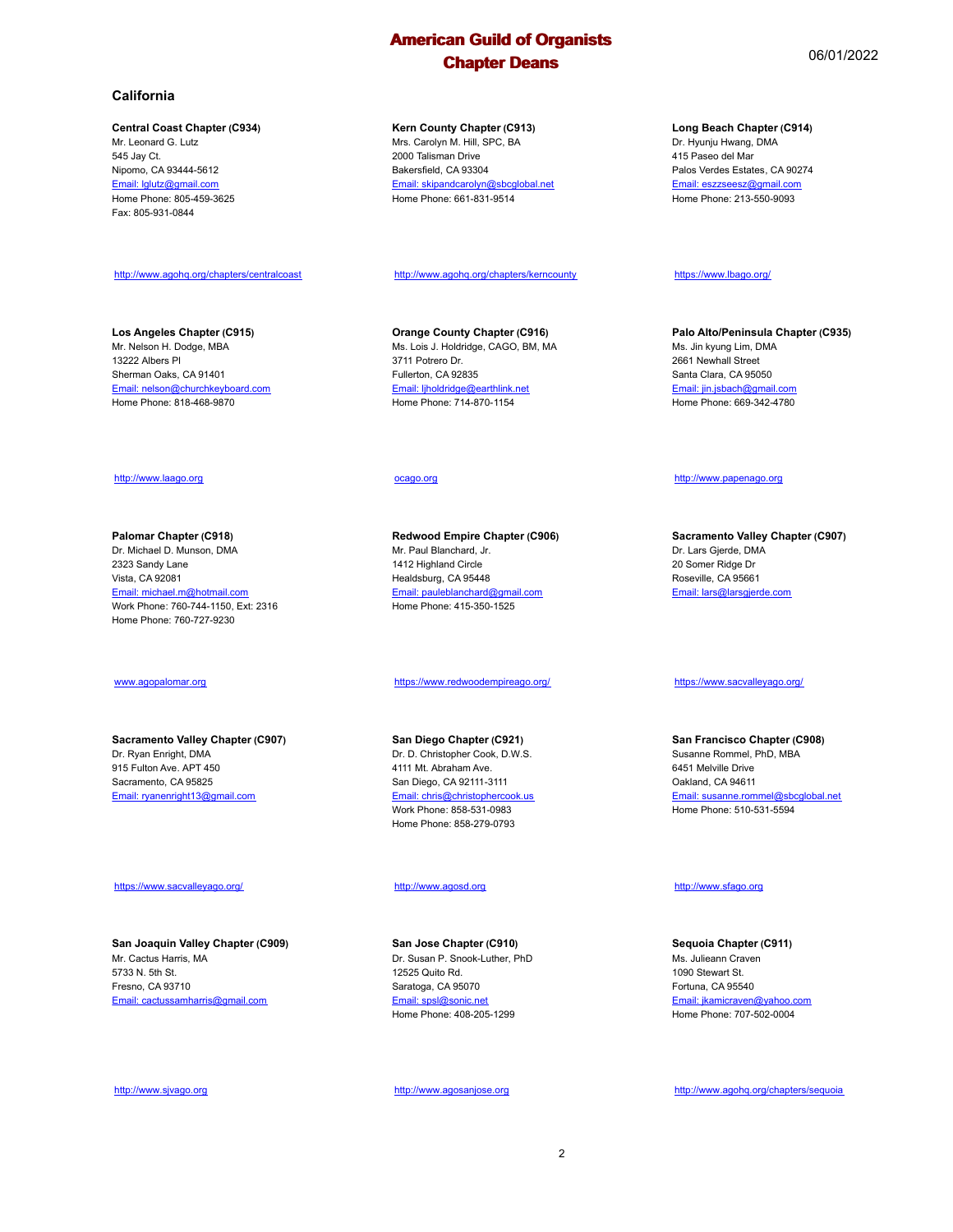#### **Ventura County Chapter (C930)**

Dr. Adan A. Fernandez, DMA 217 N. Linda Terrace Covina, CA 91723 Email: adan.fernandez@yahoo.com Home Phone: 626-512-9109

http://www.agohq.org/chapters/venturacounty

#### **Colorado**

#### **Colorado Springs Chapter (C601)**

Daniel L. Foster, SPC, BMus, MMus 820 E Cucharras St Colorado Springs, CO 80903-3622 Email: dlivingston917@gmail.com Work Phone: 719-234-0351

#### **Denver Rocky Mountain Chapter (C602)**

Ms. Billie A. Busby Smith, MMUSIC 330 Humboldt St. Denver, CO 80218-3934 Email: bilbuzbee@comcast.net Work Phone: 303-322-9122 Home Phone: 303-871-0630

#### **Tri-State Chapter (C603)**

Ms. Elizabeth Ogg, BMus, M.Ed. 50436 County Road 13 Wellington, CO 80549 Email: dean.tristate.ago@gmail.com Home Phone: 970-897-2706

http://www.agohq.org/chapters/coloradosprings

https://www.agodrmc.org/

www.tristateago.org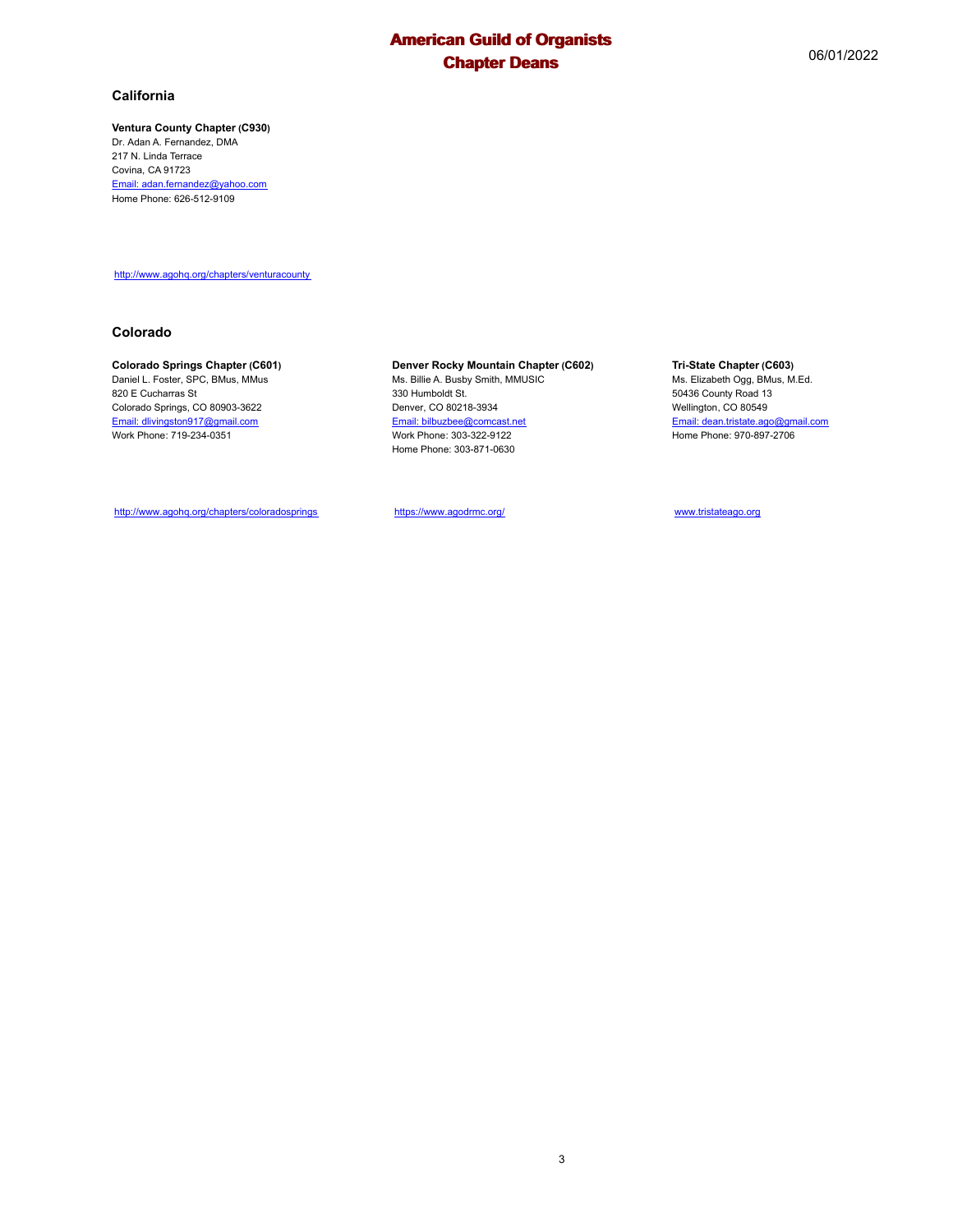#### **Connecticut**

#### **Fairfield West Chapter (C102)**

Mr. Oyeniran Oyedeji, MA 163 South Street, Apt. 29 Danbury, CT 06810 Email: oyeniranoyedeji@immanueldanbury.org Work Phone: 203-748-3320, Ext: 129

#### http://www.fairfieldwestago.org

#### **Greater Hartford Chapter (C103)**

Miss Michelle Horsley, BM, MM 18 Warrenton Ave (first floor) Hartford, CT 06105 Email: michellejhorsley@gmail.com Home Phone: 727-776-2465

#### http://www.HartfordAGO.org

**Northeastern Connecticut Chapter (C105)** Ms. Marilee M. Morse PO Box 141 Danielson, CT 06239-0141 Email: marilee.morse@me.com Home Phone: 860-556-4816

#### http://www.northeasternctago.org

#### **Delaware**

#### **Delaware Chapter (C301)**

Mr. David P. Schelat, MM 1005 Kirk Ave. Wilmington, DE 19806 Email: davidschelat@gmail.com Work Phone: 302-654-5371, Ext: 110 Fax: 302-654-5932

http://www.delawareago.org

#### **Greater Bridgeport Chapter (C101)**

Mr. Daniel Brownell, BM, MME 23 Carriage Drive Wallingford, CT 06492 Email: dabrownell@comcast.net Work Phone: 203-535-8775 Home Phone: 203-535-8775

#### http://greaterbridgeportago.org

#### **New Haven Chapter (C190)**

Mr. Caesar T. Storlazzi, BA, MM 194 Fountain St. New Haven, CT 06515-1902 Email: AveCesare@aol.com Work Phone: 203-787-4195 Home Phone: 203-387-8988 Fax: 203-436-9767

#### https://newhavenago.org/

#### **Waterbury Chapter (C107)** Mr. Ronald Ebrecht, MM, DES

254 Everit Street New Haven, CT 06511-1309 Email: ronald.ebrecht@yale.edu Home Phone: 203-675-4473

http://www.waterburyago.org

**Southern Delaware Chapter (C302)** Mr. Jon J. Rania 2 Eagle Dr. Rehoboth Beach, DE 19971 Email: jonrania@hotmail.com Work Phone: 302-734-5731 Home Phone: 302-227-8297 Fax: 856-963-2655

https://www.agosouthernde.com/

#### **Greater Bridgeport Chapter (C101)**

Frank R. Zilinyi, BMus, M.M. 69 Harbor Ave, Apt C3 Bridgeport, CT 06605-3177 Email: frank.zilinyi@yahoo.com Home Phone: 203-642-9313

#### http://greaterbridgeportago.org

#### **New London County Chapter (C104)**

Dr. Matthew N. Provost, DMus, MM, BM 10 LaSalette Drive Brooklyn, CT 06234 Email: matthew.n.provost@gmail.com Work Phone: 860-942-2123 Home Phone: 860-942-2123

#### https://www.agohq.org/new-london/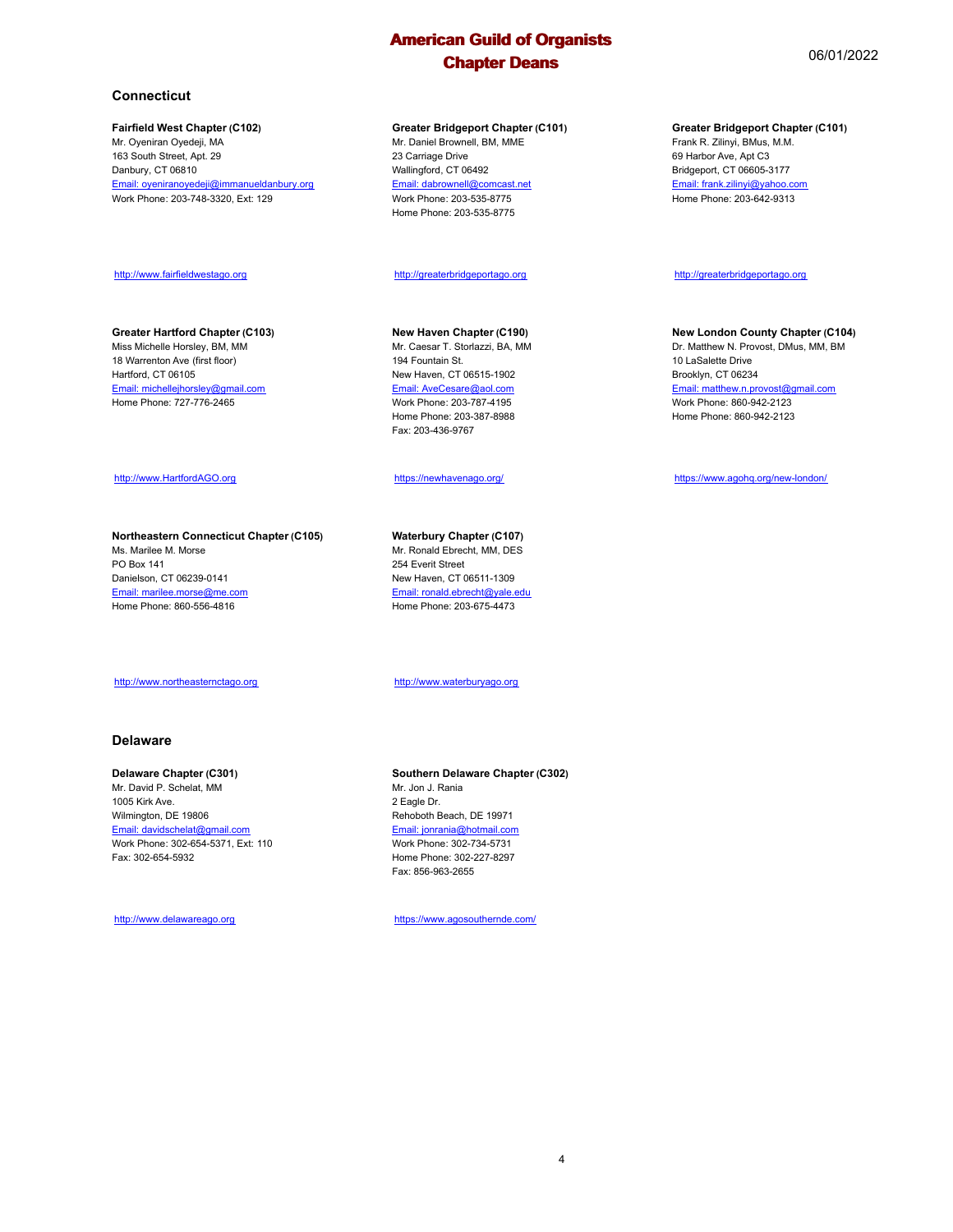## **District of Columbia**

## **District of Columbia Chapter (C303)**

Mr. David K. Houston, MA 2301 Hildarose Dr. Silver Spring, MD 20902 Email: paris66man@yahoo.com Home Phone: 202-650-9403

http://www.dcago.org/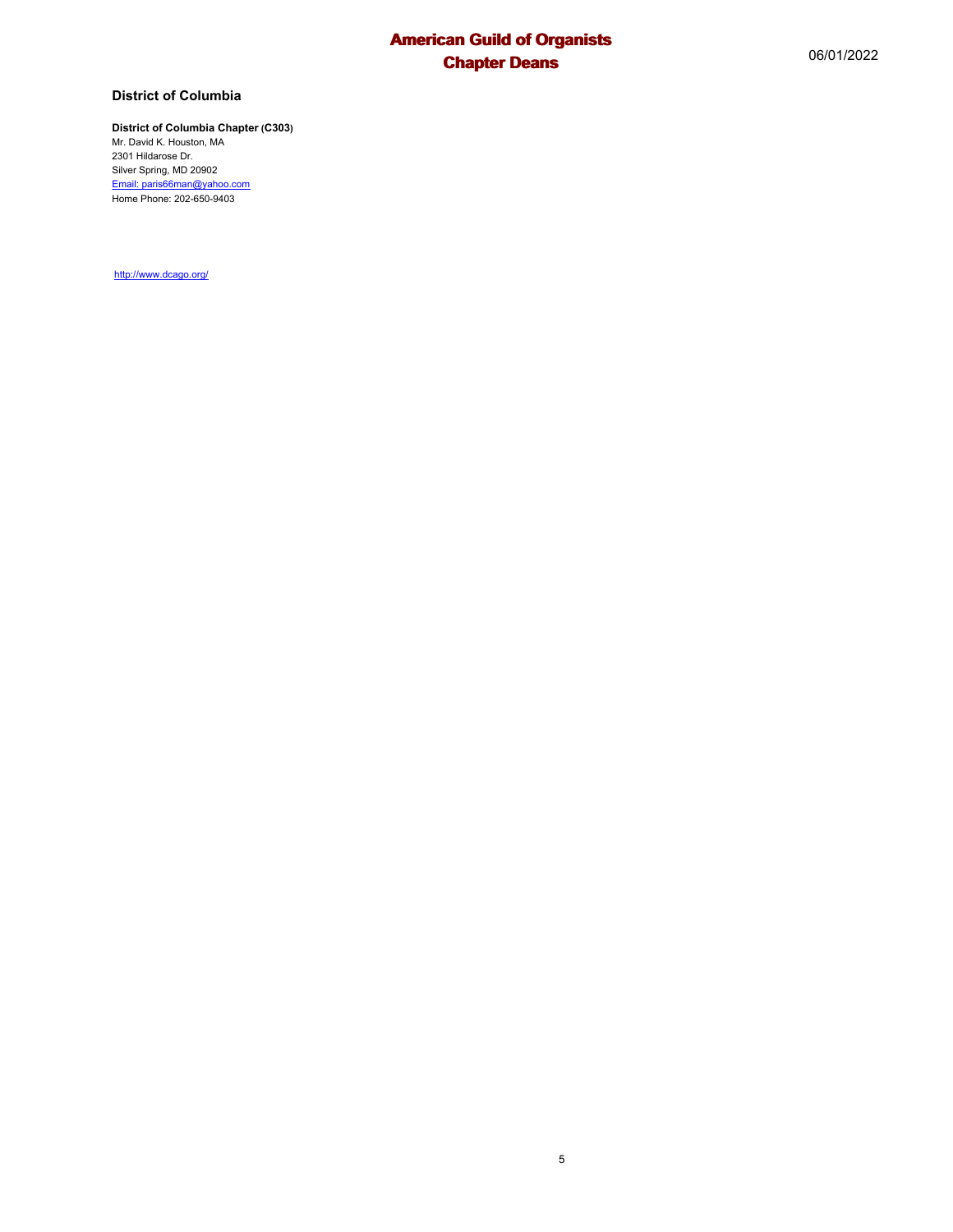#### **Florida**

#### **Central Florida Chapter (C408)**

Mr. Michael J. Petrosh, III, CAGO, BA, MM 480 N. Orange Ave. Apt. 201 Orlando, FL 32801 Email: mpetrosh3@gmail.com

#### **Clearwater Chapter (C414)**

Dr. Shawn Thomas, DMA 455 Missouri Ave Largo, FL 33770 Email: wsthomas1988@gmail.com Work Phone: 727-585-9969

http://www.clearwaterago.org

**Jacksonville Chapter (C409)** Mr. Brandon M. Smith, BA, MM 9800 Touchton Rd Apt 1231 Jacksonville, FL 32246 Email: brandon@brandonmsmith.us Work Phone: 904-733-1811

#### http://www.jaxago.org

**Pensacola Chapter (C411)** Mr. Kenneth A. Karadin, BMus, MSM 1118 N. Baylen St. Pensacola, FL 32501-2602 Email: ccpns@aol.com

https://www.pensacola-ago.org/

**Space Coast Chapter (C465)** Dr. Jerry F. Davidson, AAGO, ChM, PhD, MSM 808 Hunters Creek Dr. Melbourne, FL 32904 Email: jfd112@gmail.com

#### http://www.agospacecoast.org/

**Tampa Chapter (C422)** Ms. Sylvia A. Chai, CAGO, B.A., M.A. 11222 Bloomington Dr. Tampa, FL 33635 Email: agio@aol.com Work Phone: 813-390-0911 Home Phone: 813-855-5189 Fax: 813-891-1744

https://ago-tampa.org/

#### **Fort Lauderdale Chapter (C415)**

Mr. Edward T. Schell, III, BME, MChMus 800 Cypress Grove Drive # 310 Pompano Beach, FL 33069 Email: edwardschell49@gmail.com

#### http://www.agohq.org/chapters/fortlauderdale

**Miami Chapter (C418)** Mr. Luis J. Cuza, BMus 2711 Indian Mound Road Coral Gables, FL 33134 Email: ljcuza@gmail.com Work Phone: 305-446-9950, Ext: 308

#### http://www.agomiami.org

**Sarasota-Manatee Chapter (C421)** Mrs. Amy L. Cerniglia, B.M., M.M. 441 Salt Meadow Cir. #104 Bradenton, FL 34208 Email: amycerniglia@gmail.com Home Phone: 985-290-2081

www.agosm.org

**St. Petersburg Chapter (C420)** Mr. Myles Hayden, BMus, MSM 1835 21st Ave North, Upper Unit St. Petersburg, FL 33713 Email: myles.hayden.organist@gmail.com Work Phone: 727-644-6534

http://www.stpetersburgago.com

**Treasure Coast Chapter (C466)** Mr. Jack C. VanderPlate, CAGO, BA, BD, MDiv 3014 SW Savona BLVD Port St Lucie, FL 34953 Email: jvdplate@gmail.com Work Phone: 941-778-1686 Home Phone: 772-579-7851

https://tccago.org/

# **Gainesville Chapter (C457)**

http://CFAGO.org

Dr. Laura R. Ellis, DMA 4609 Nw 20th Dr. Gainesville, FL 32605 Email: lrellis@ufl.edu Work Phone: 352-273-3181 Home Phone: 352-692-5823

#### http://www.agohq.org/chapters/gainesville

**Palm Beach County Chapter (C419)** Ms. Jan Fulford, BA, M.Ed 170 Kings Way Royal Palm Beach, FL 33411 Email: fulfordj@aol.com

#### http://www.agohq.org/chapters/palmbeachcounty

**Southwest Florida Chapter (C416)** Mr. John Renfroe, BMus 2721 SW 21st Place Cape Coral, FL 33914 Email: johnlrenfroe@gmail.com Work Phone: 239-995-0133

#### https://agoswfl.org/

#### **Tallahassee Chapter (C412)**

Joseph C. Kraus, PhD 1324 N. Duval Street Tallahassee, FL 32303-5513 Email: jkraus@fsu.edu Work Phone: 850-644-3428 Home Phone: 850-509-8072

http://www.tallahasseeago.org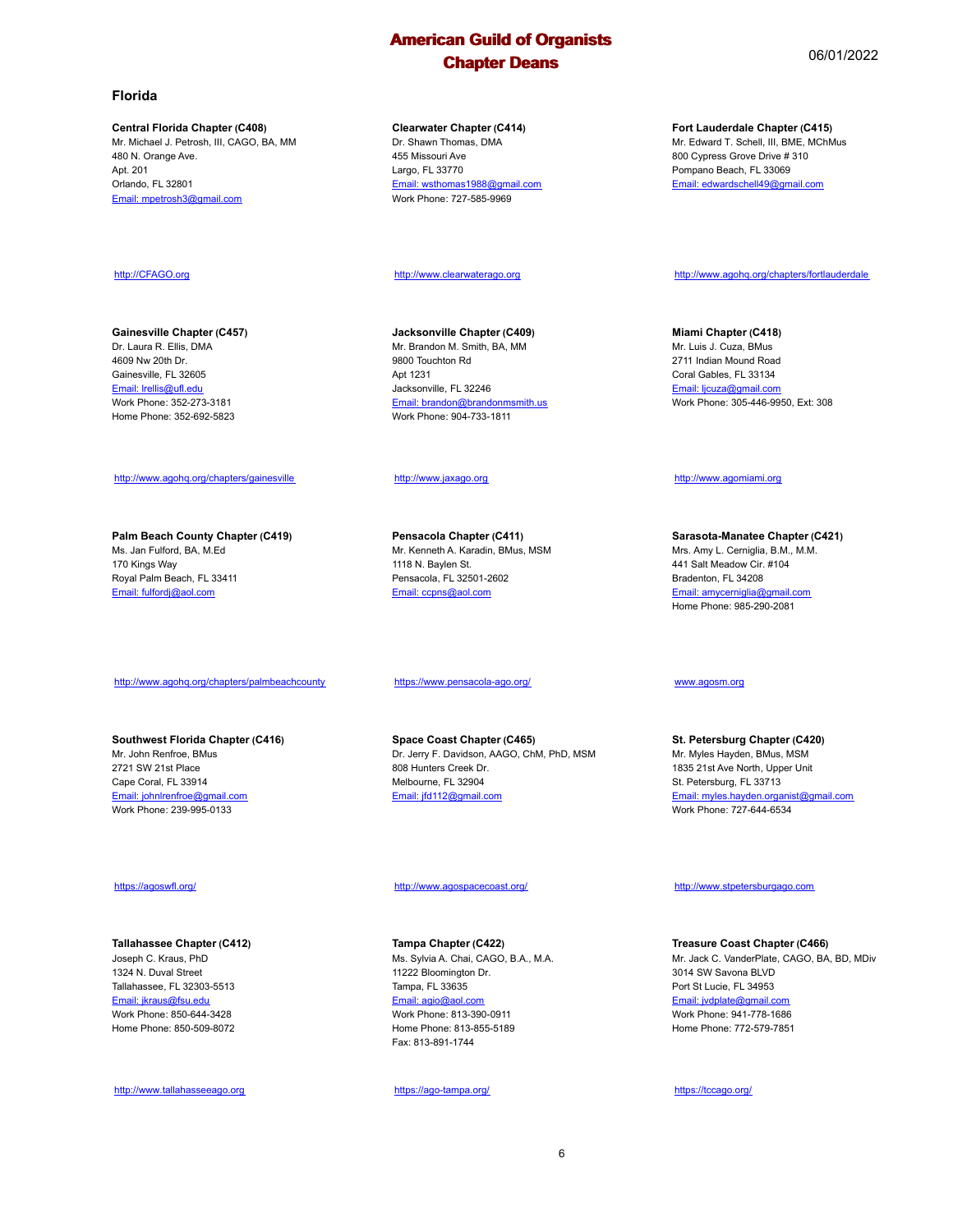**Augusta Chapter (C424)** Mr. Keith E. Shafer 712 Riverfront Dr Augusta, GA 30901 Email: kshafer@saintpauls.org Work Phone: 706-724-2485, Ext: 215 Home Phone: 706-826-1464

https://www.agohq.org/augusta/

Dr. John T. Coble, DM 320 Ashbrook Ln. Athens, GA 30605 Email: jcoble@alumni.iu.edu Work Phone: 706-543-4338 Home Phone: 770-312-8864

**Northeast Georgia Chapter (C497)**

**Atlanta Chapter (C423)** Mr. Peter H. Waggoner, BM, MM 5679 Fairwood Dr NW Acworth, GA 30101-4675 Email: phw52380@outlook.com

#### http://www.agoatlanta.org

#### **Macon Chapter (C426)**

Mr. Jonathan A. Poe, MMus PO Box 1505 Macon, GA 31202 Email: jonathan.a.poe@me.com Work Phone: 478-745-0427

#### http://agohq.org/macon/

#### **Hawaii**

**Hawaii Chapter (C923)** Ms. Margaret A. Lloyd 46-090 Konohiki St., #3413 Kaneohe, HI 96744-6102 Email: Margaret@Lloyd7.com Work Phone: 808-941-0957 Fax: 808-941-9124

http://www.agohawaii.org/

#### **Idaho**

#### **Brigham Young Univ.-Idaho Chapter (C822)**

Mr. Caleb Lyons 582 Legacy Lane Rexburg, ID 83440 Email: lyons.caleb7@gmail.com Home Phone: 801-635-5666

#### **Eastern Idaho Chapter (C818)**

Dr. Daniel D. Kerr, FAGO, DMA 210 West 4th South Rexburg, ID 83460-1210 Email: kerrd@byui.edu Home Phone: 208-496-4964

http://www.agohq.org/chapters/easternidaho

#### **Columbus GA Chapter (C425)**

Mr. Rick Mcknight 11 Linden Point Columbus, GA 31904 Email: rickmcknight3@gmail.com Work Phone: 706-324-4264 Home Phone: 706-660-8033

#### http://agocolumbusga.org/

#### **Savannah Chapter (C427)**

Miss Susan H. Wilson, MCM First Presbyterian Church 520 Washington Avenue Savannah, GA 31405 Email: susan@savannahfpc.org

https://www.agosavannah.org/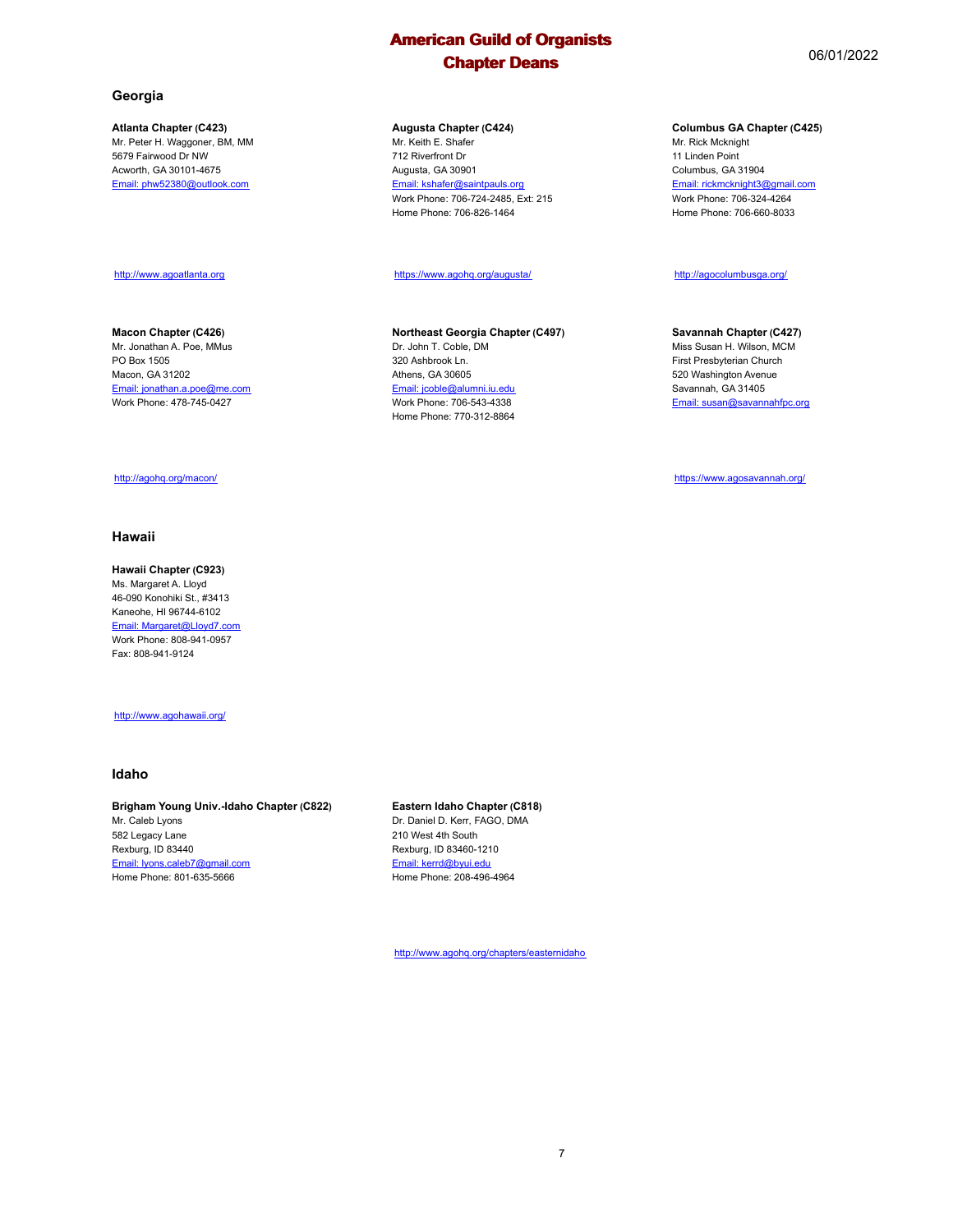**East Central Illinois Chapter (C502)** Dr. Kipp B. Cortez, DMA 908 Berwick Dr. #4 Champaign, IL 61822 Email: cortezkipp@gmail.com

http://eastcentralillinoisago.org

**Great River Heritage Chapter (C507)** Ms. Helen Rothfuss, BS, MM Music 103 E. Broadway St. Center, MO 63436 Email: hrothfuss@att.net

**Illinois**

Ant 9F Chicago, IL 60610

**Chicago Chapter (C501)** Stephen M. Buzard, AAGO, MM 1400 N Lake Shore Dr

Work Phone: 312-751-3579

http://www.chicagoago.com

Kirk M. Meyer, BS, MA 9563 State Route 143 Marine, IL 62061 Email: dean@gcago.org Work Phone: 618-954-9958 Home Phone: 618-887-5001

Email: sbuzard@saintjamescathedral.org

**Gateway Confluence Chapter (C656)**

#### **Peoria Chapter (C513)**

Mr. David C. Byrkit, BS 1322 W. Moss Ave. Peoria, IL 61606 Email: david@byrkit.net Work Phone: 309-453-4663 Home Phone: 309-637-1283

#### http://www.agopeoria.org

#### **Southwest Suburban Chicago Chapter (C508)**

Ms. Sharon L. Fisher 615 Katherine St. Lockport, IL 60441 Email: slfisher615@gmail.c Work Phone: 630-252-9609 Home Phone: 815-838-1807 **Rockford Chapter (C514)**

Ms. Cheryl K. Lemke 156 Gilbert Terrace Machesney Park, IL 61115-2306 Email: cklago7@att.net Work Phone: 815-397-2227 Home Phone: 815-654-1649

http://www.agohq.org/chapters/rockford

#### **Springfield IL Chapter (C515)**

James J. Greenwald, DDS 818 S Douglas Ave. Springfield, IL 62704-2422 Email: james.greenwald@sbcglobal.net Work Phone: 217-544-4411 Home Phone: 217-787-8566 Fax: 217-544-4413

**Western Illinois University Chapter (C599)**

Ms. Linda A. Andrews, MM, BA 908 Pennyoaks Dr. Macomb, IL 61455-3034 Email: LA-Andrews2@wiu.edu Work Phone: 309-833-3333

## **Fox Valley Chapter (C503)**

Mr. Mark Downey, CAGO, MM 807 Oakland Avenue Joliet, IL 60435 Email: mdowney807@gmail.com Work Phone: 630-584-2596 Home Phone: 815-723-1996

# http://www.foxvalleyago.org

**North Shore Chapter (C511)** Ms. Judith G. Kohl, MM 630 S. Green Bay Rd. Lake Forest, IL 60045-3026 Email: judygkohl@gmail.com Home Phone: 847-482-9850

http://www.northshoreago.org/

**Southern Illinois Chapter (C555)** Ms. Jane Otte 908 N Market Marion, IL 62959 Email: ottejane@gmail.com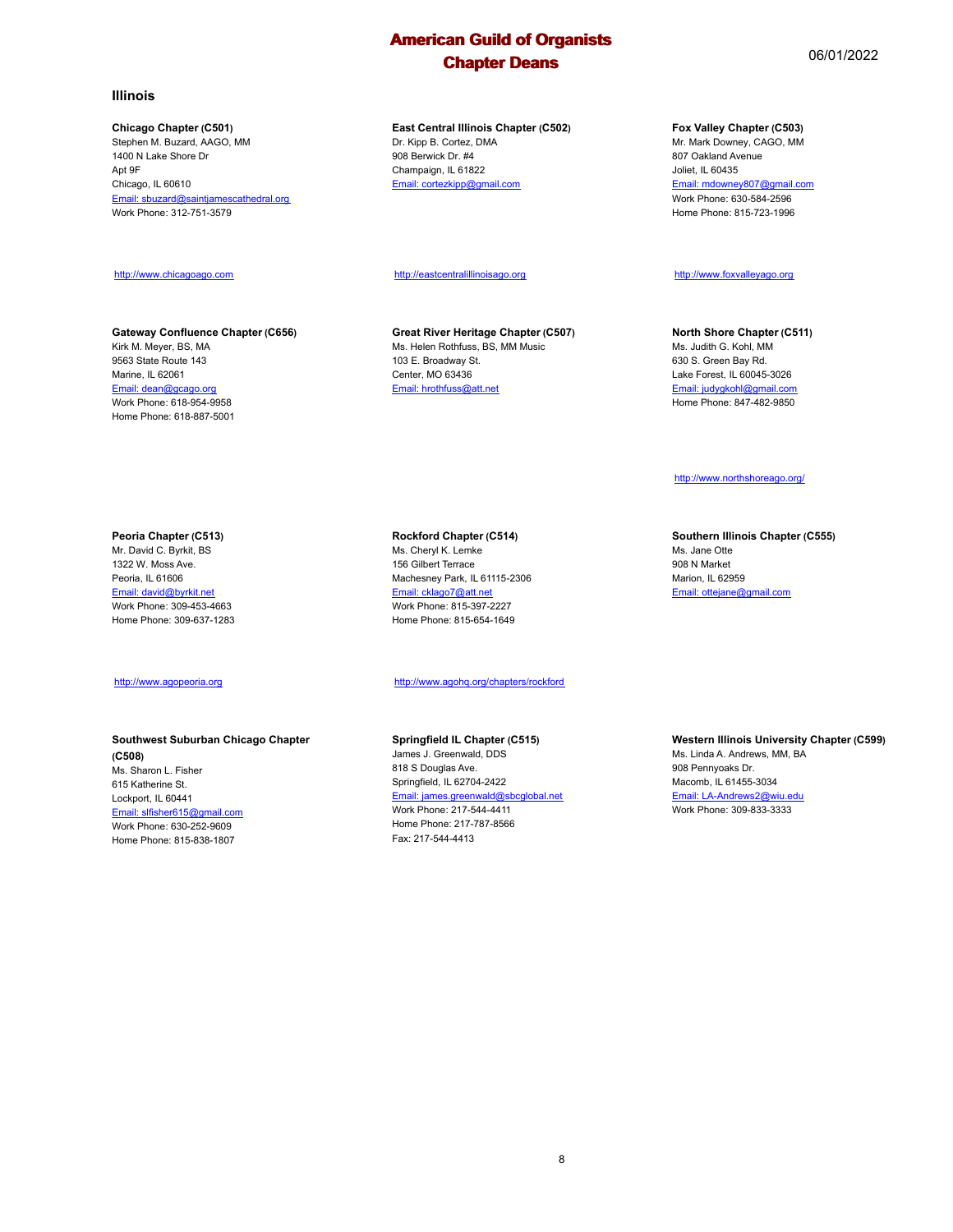#### **Bloomington Chapter (C516)**

Mrs. Lynnli Wang 930 S Maxwell Terrace, Apt. F Bloomington, IN 47401 Email: Lynnli.wang@gmail.com

#### **Evansville Chapter (C519)** Mr. Ryan Luttrull, CAGO

654 Weinbach Ave. Evansville, IN 47714 Email: reluttrull@gmail.com

#### **Fort Wayne Chapter (C520)**

Mr. Tim Robison, CAGO, MCM 5205 Bedrock Ct. Fort Wayne, IN 46825-5932 Email: robisont77@gmail.com Work Phone: 260-446-3118 Home Phone: 260-483-9390

https://www.fortwayneago.com/

2916 Polly Lane Flossmoor, IL 60422 Email: ba2003@ameritech.net Home Phone: 708-514-6240

**Northwest Indiana Chapter (C525)** Mr. Benjamin Amenta, SPC, MM

http://www.music.indiana.edu/departments/academic/org an/

http://www.evansvilleago.org

**Indianapolis Chapter (C521)** Mr. Paul Guyer, CAGO, BMus 12435 Hyacinth Drive Fishers, IN 46037 Email: paulguyer@gmail.com

**Muncie Chapter (C524)** Mr. Peter Douglas, MM 4041 N Everett Rd, Apt H Muncie, IN 47304 Email: pdouglas.organist@gmail.com

agohq.org/chapters/muncie/

http://www.indyago.org

## **Southern Indiana Chapter (C523)**

Mr. Gary D. Pope, BS, MS, Ed. 699 Sky Park Dr. NE Corydon, IN 47112 Email: garytheresapope@gmail.com Work Phone: 502-491-7417 Home Phone: 812-738-1793

http://www.siago.org

**St. Joseph Valley Chapter (C526)** Mr. Juan Carlos Alarcon 2229 Stevens Ave Elkhart, IN 46517 Email: juancarlosalarcon1992@gmail.com

**Valparaiso University Chapter (C591)** Christopher D. Gutschlag 25 N Rayburn Pl Tucson, AZ 85710 Email: chris.gutschlag@valpo.edu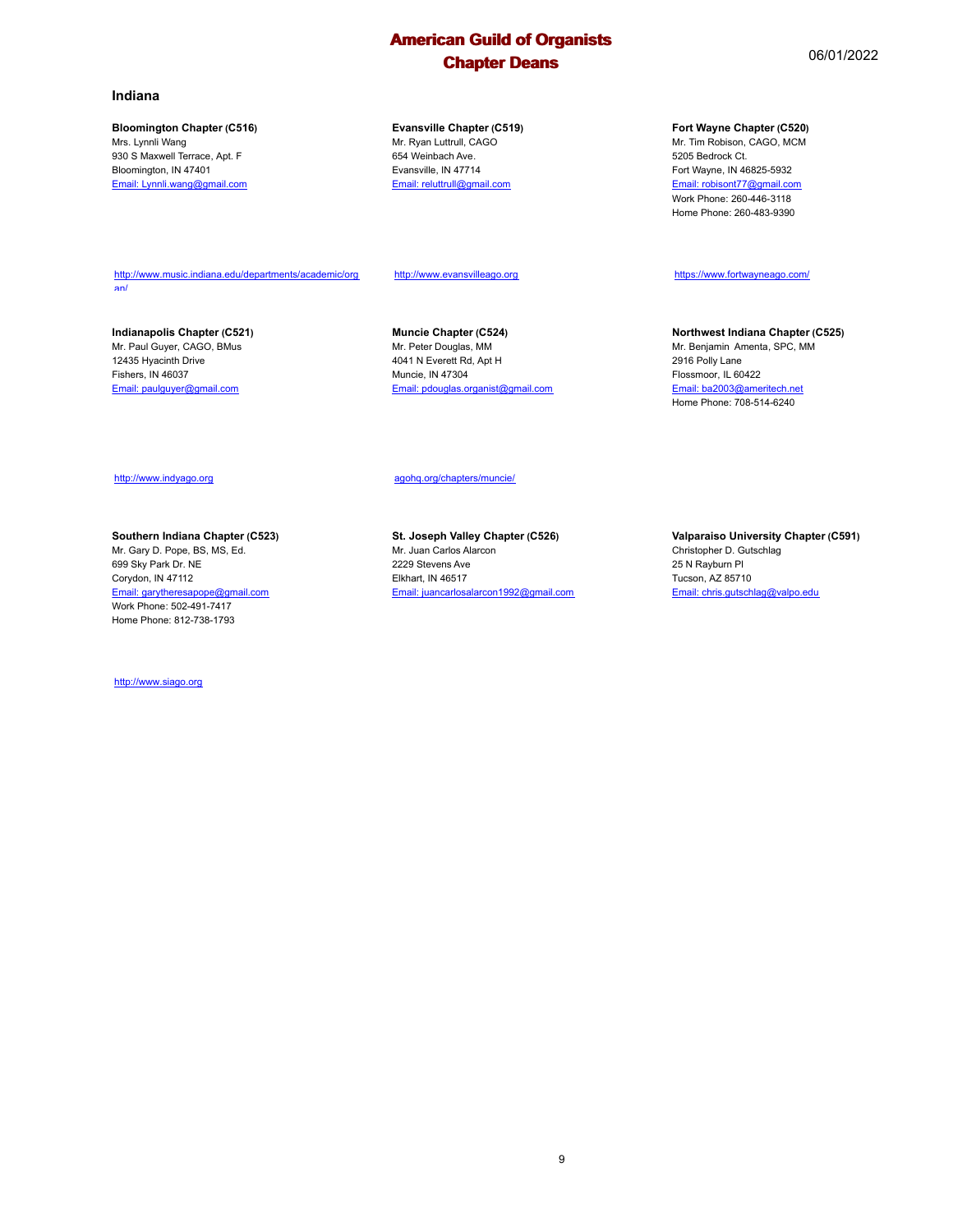#### **Iowa**

#### **Blackhawk Chapter (C607)**

Mr. Christopher G. Nelson 3037 Farnam St Davenport, IA 52803 Email: chris@stpaulqc.org Work Phone: 563-326-3547, Ext: 214 Home Phone: 563-639-9050

http://www.agohq.org/chapters/blackhawk

#### **North Iowa Chapter (C611)**

Mrs. Cynthia K. Johnson 41316 90th Ave Thompson, IA 50478 Email: cyndyj@wctatel.net Home Phone: 641-584-2689

#### **Cedar Valley Chapter (C615)** Dr. Melody Steed 130 Rapids Square, #6 Waterloo, IA 50702 Email: melnkans@verizon.net

http://www.uni.edu/ago/index.html

## **River Valley Chapter (C614)**

Dr. Charles J. Barland, DMA 994 Patricia Ann Dr. Dubuque, IA 52003 Email: cbarland@dbq.edu Work Phone: 563-589-3564 Fax: 563-589-3482

https://www.rivervalleyago.org

#### **Kansas**

#### **Kansas State University Chapter (C691)** Mrs. Mary Ann Buhler, BMus, MLS

3023 James Ave. Manhattan, KS 66502 Email: mabuhler@cox.net Home Phone: 785-539-4026

#### http://www.agohq.org/chapters/kansasstateuniversity

### **Kentucky**

#### **Lexington Chapter (C528)** Mrs. Jane H. Johnson, CAGO, BMME, MA, MM 3456 Belvoir Drive Lexington, KY 40502-3264 Email: jhjohn@email.uky.edu Work Phone: 859-257-1709 Home Phone: 859-277-0327 Fax: 859-276-2985

http://www.agolexington.org

#### **Topeka Chapter (C621)**

Ms. Norma A. Pettijohn 6227 SW 40th Court Topeka, KS 66610-1392 Email: npett4@aol.com Work Phone: 785-233-9601 Home Phone: 785-272-3955 Fax: 785-232-4402

#### **Wichita Chapter (C622)**

Ms. Marlene C. Hallstrom, CAGO, MM 5311 E 27th St. N Wichita, KS 67220 Email: mchallstrom@gmail.com Work Phone: 316-304-6089 Home Phone: 316-687-3135

http://www.agowichita.org/

Dr. Philip Brisson, DMA 621 Floral Ter. Louisville, KY 40208-2235 Email: pbrisson@cathedraloftheassumption.org Work Phone: 502-582-2971, Ext: 5220 Home Phone: 502-637-7530 Fax: 502-582-3919

http://www.agolouisville.org

**Louisville Chapter (C529)**

10

#### **Central Iowa Chapter (C609)**

Dr. Miriam S. Zach, PhD 922 5th St Ames, IA 50010 Email: minerva@iastate.edu Home Phone: 352-376-5471

http://centraliowaago.weebly.com/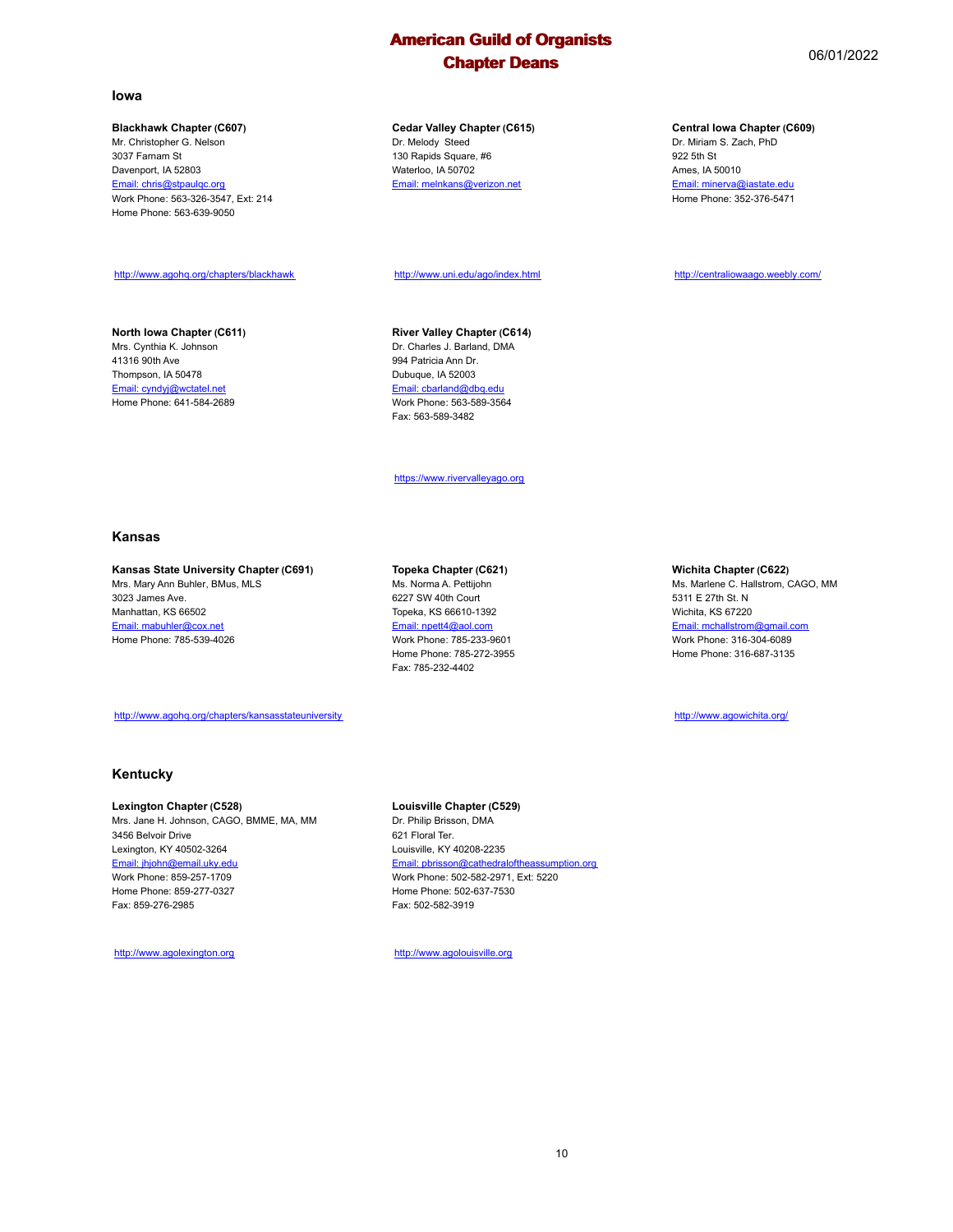#### **Baton Rouge Chapter (C406)**

Mr. David T. Summers, BM 16633 Highland Club Ave Baton Rouge, LA 70817 Email: dtsummers330@gmail.com

### **New Orleans Chapter (C407)**

Mr. Jarrett R. Follette, M. Mus. 2919 Saint Charles Avenue New Orleans, LA 70115 Email: jarrettfollette@cccnola.org Work Phone: 504-895-6602

http://www.agonola.org

#### **Maine**

#### **Bangor Chapter (C108)**

Dr. Daniel S. Pyle, DMA, MM, BM, PO Box 140 34 Oak Grove Road Mount Desert, ME 04660 Email: danielspyle@gmail.com Work Phone: 207-288-4215

http://www.agohq.org/chapters/bangor

#### **Portland ME Chapter (C109)** Mr. Matthew K. Emkey

156 High Street Portland, ME 04101 Email: matt.emkey@gmail.com Work Phone: 207-775-2301 Home Phone: 207-387-3299

http://www.agoportlandmaine.com

## **North Louisiana Chapter (C725)**

Mr. Elbert Ray Peebles, B.A., M.M. 842 Mccormick St. Shreveport, LA 71104 Email: toccatabwv@aol.com Work Phone: 318-424-7771, Ext: 125 Home Phone: 318-865-9997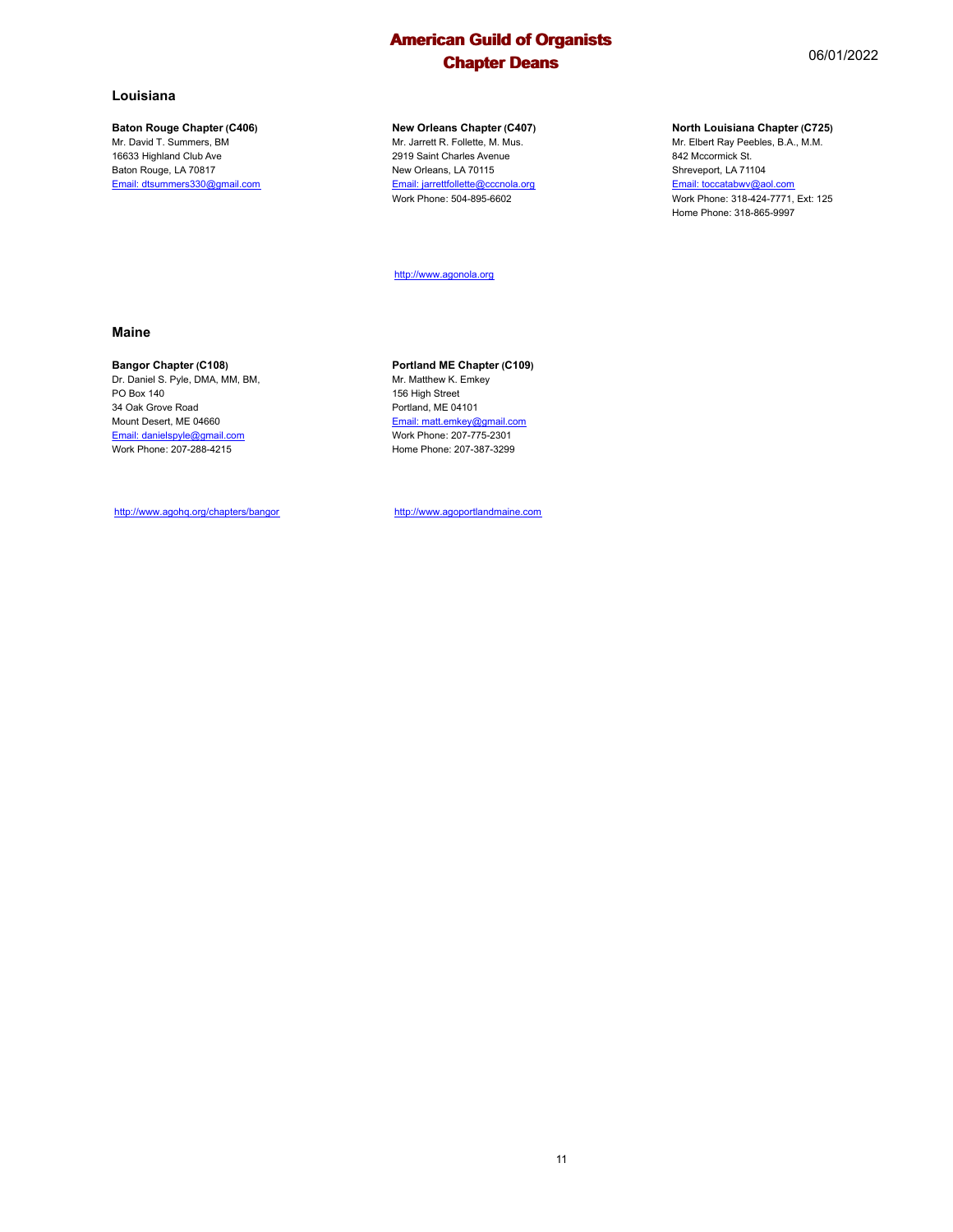#### **Maryland**

#### **Annapolis Chapter (C304)**

https://annapolisago.org/

Ms. Deborah L. Zacher 317 W. Ninth St. Waynesboro, PA 17268 Email: dzacher@comcast.net Home Phone: 717-762-2709

Mrs. Elizabeth (Betsy) H. Lord, CAGO, MEd 1385 Patuxent Ridge Rd. Odenton, MD 21113 Email: betsy.lord@icloud.com Work Phone: 410-268-1776

## **Baltimore Chapter (C305)**

Dr. Sean O'Connor, D.M.D. 2732 Saint Paul Street Baltimore, MD 21218 Email: SMatthewOConnor@gmail.com Home Phone: 484-903-6389

https://www.baltimoreago.org/

**Mid-Shore Maryland Chapter (C349)** Mr. Wes Lockfaw, BA, MCM 29116 Superior Cir. Easton, MD 21601 Email: weslockfaw@christchurcheaston.org Home Phone: 410-822-2677

agohq.org/chapters/mid-shore-maryland

https://www.potomacago.com/

https://www.agohq.org/cumberlandvalley/

**Cumberland Valley Chapter (C306)**

## **Salisbury Chapter (C344)**

Dr. Michael Stefanek, DMA 606 Irene Ave Salisbury, MD 21801 Email: mstefanek0205@gmail.com

**Southern Maryland Chapter (C347)** Ms. Susan Yoe 2351 Huntingfields Dr. Huntingtown, MD 20639 Email: sudsyoe62@gmail.com Home Phone: 410-535-1710

http://www.agohq.org/chapters/salisbury

#### Thomas M. Lang 14280 Ridenour Road

**Central Maryland Chapter (C346)**

Smithsburg, MD 21783 Email: tomlang63@gmail.com Work Phone: 304-725-5312 Home Phone: 860-930-9350

## www.centralmarylandago.org

## **Potomac Chapter (C307)**

Ms. Brenda J. Weiser, CAGO, MEd 3042 Chickweed Place Ijamsville, MD 21754-9307 .<br>**Email: brenda.weiser@me.com** Work Phone: 301-639-4396 Home Phone: 301-865-6113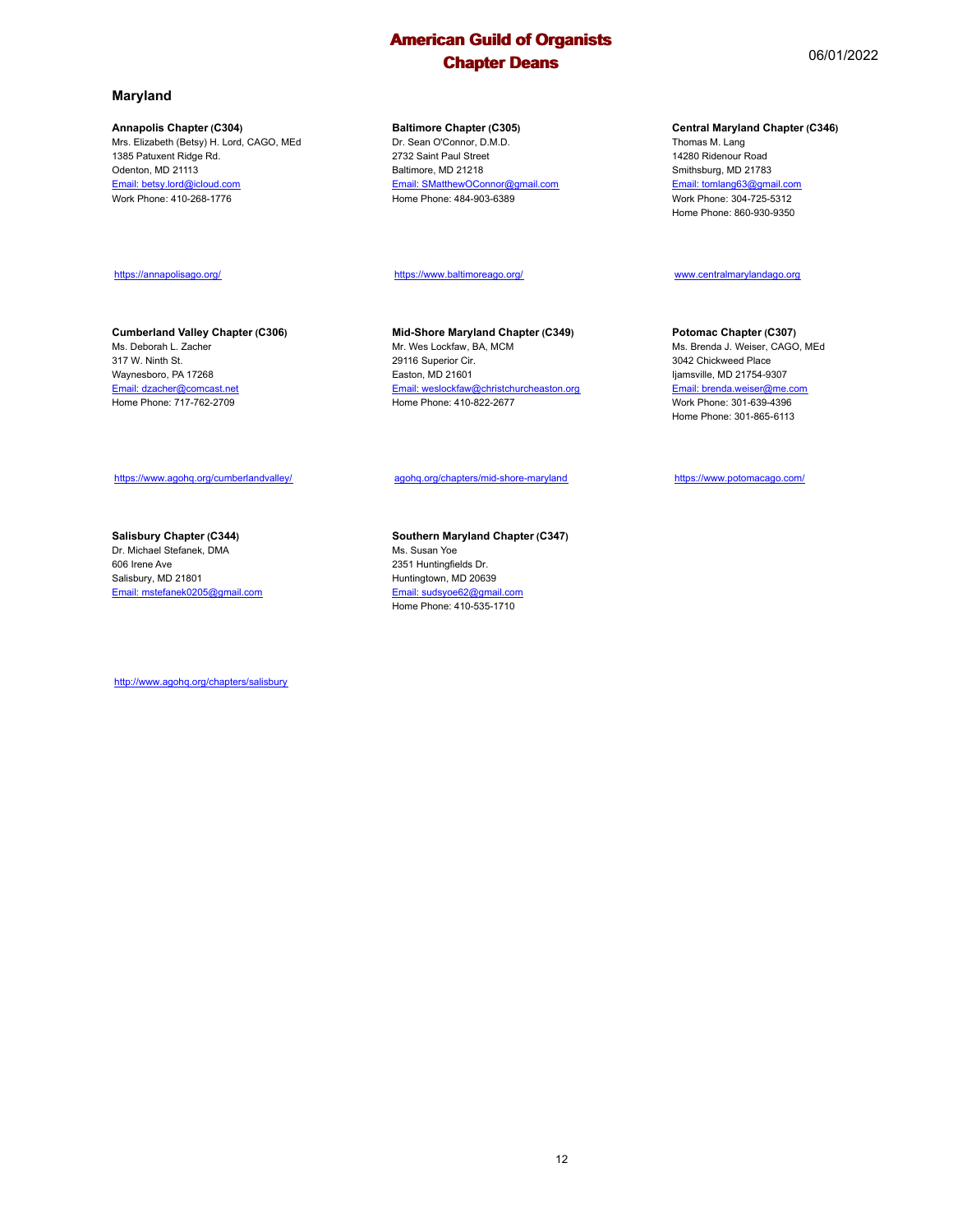**Boston Chapter (C111)** Mr. Jeremy S. Bruns, CAGO, MMus, PC 325 Massachusetts Ave Arlington, MA 02474 Email: jsbruns426@me.com

http://www.bostonago.com

#### **Southeastern Massachusetts Chapter (C112)** Dr. Steven G. Young, AAGO, DMA 68 Briarwood Dr. Taunton, MA 02780-3754

Email: s1young@bridgew.edu Work Phone: 508-531-2043 Home Phone: 508-823-0504

https://www.facebook.com/American-Guild-of-Organists-Southeastern-MA-Chapter-1632336303698443/

#### **Cape Cod and the Islands Chapter (C113)**

Ms. Deborah E. Gemma, MM, BM 5 Watson Drive Mashpee, MA 02649 Email: debgem1325@yahoo.com Work Phone: 508-548-3863

http://www.capeandislandsago.org/

#### **Springfield MA Chapter (C115)**

Ms. Martha Sienkiewicz 760 Pochassic Rd. Westfield, MA 01085-1519 Email: martha@sienkiewicz.org Work Phone: 413-734-9268 Home Phone: 413-568-8033

www.agospringfieldma.org

**Massachusetts**

## **Berkshire Chapter (C110)**

Mr. Matthew O. Thomas, MA 277 Franklin Street 3-C North Adams, MA 01247 Email: matt.thomas4767@gmail.com Home Phone: 917-685-4675

#### http://berkshireago.org

#### **Merrimack Valley Chapter (C114)**

Dr. Hugh Hinton, CAGO, ChM, DMA 473 Washington St Winchester, MA 01890 Email: hugh.hinton@verizon.net

#### http://www.merrimackago.com/

#### **Worcester Chapter (C116)**

Mr. Jonathan Bezdegian, DMA 19 Cutler Rd. Paxton, MA 01612 Email: jonathan.bezdegian@gmail.com Home Phone: 508-612-8957

http://www.worcesterago.org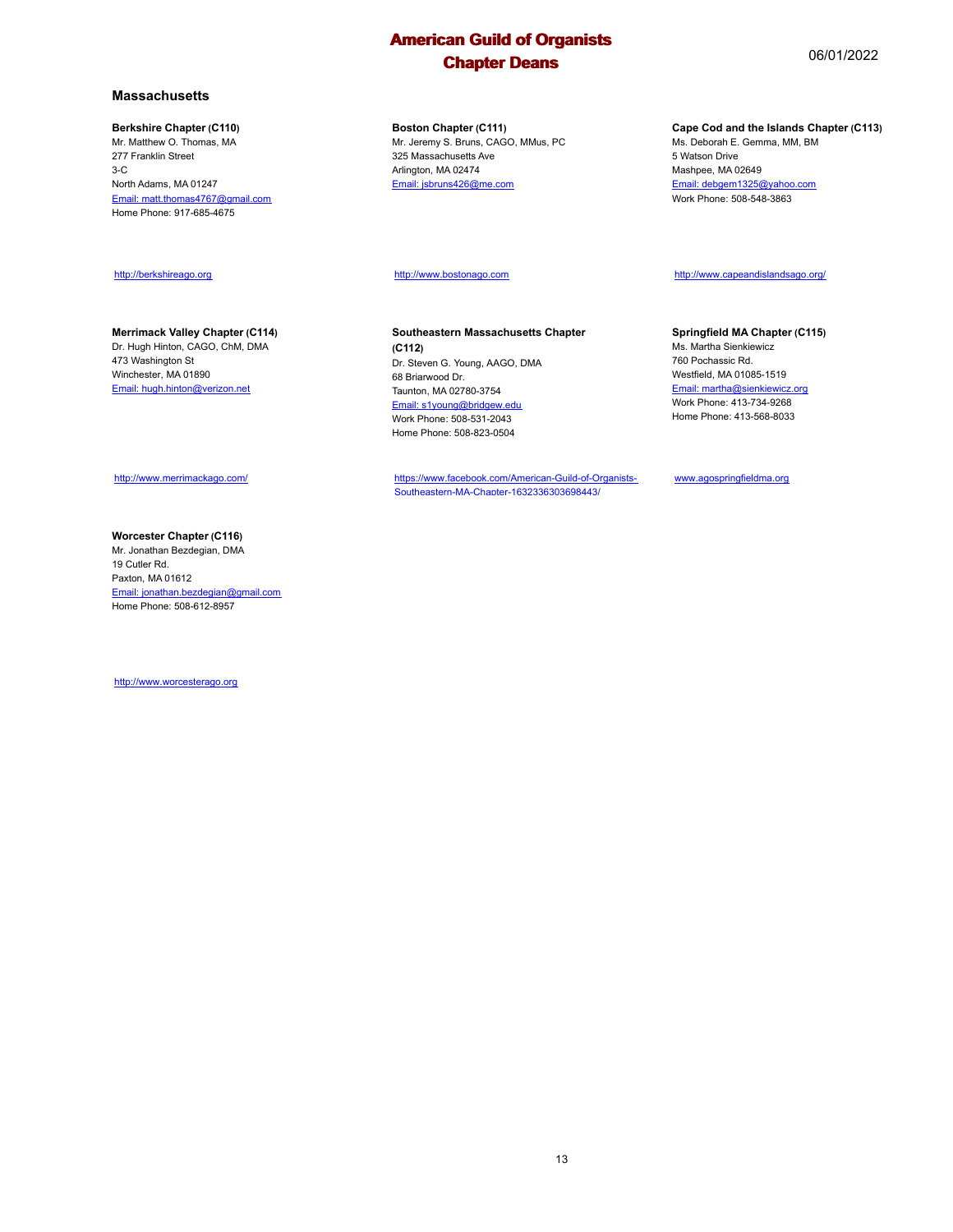**Cherry Capital Area Chapter (C533)** Ms. Sally A. Lewis, AAGO, M.Mus, NCTM

9766 Londolyn Bluff Traverse City, MI 49686-9228 Email: lewistvc@charter.net Home Phone: 231-941-8938

**Michigan**

#### **Ann Arbor Chapter (C531)**

Mr. Elgin A. Clingaman 2520 Kimberley Rd. Ann Arbor, MI 48104-6449 Email: eclingaman@aol.com Work Phone: 734-668-1277

#### http://www.annarborago.org

#### **Grand Rapids Chapter (C542)** Carol A. McNally 2994 Chaminade Ct. SW Grandville, MI 49418 Email: c-mcnally@comcast.net Home Phone: 616-532-6786

#### **Grand Rapids Chapter (C542)** Dr. Julia M. Brown, DMA 2345 Robinson Rd SE Grand Rapids, MI 49506 Email: juliafumc@gmail.com

#### http://www.grago.org/

**Muskegon-Lakeshore Chapter (C538)** Dr. Michael A. Match 2250 Torrent Street Muskegon, MI 49441 Email: tenormatch@aol.com Work Phone: 231-726-3254

http://mlagodotorg.wordpress.com/

**Detroit Chapter (C534)**

Mr. Andrew Herbruck 5975 Harvard Street Detroit, MI 48224 Email: aherbruck@yahoo.com Home Phone: 734-355-8588

http://www.detroitago.org

**Greater Lansing Chapter (C536)** John Horak, BS BA MM 11232 Brickand Drive Grand Ledge, MI 48837 Email: jhorak@oursaviorlansing.org Work Phone: 517-882-8665, Ext: 107

## http://www.grago.org/

**Holland Area Chapter (C556)** Ms. Julia A. Colingsworth, CAGO, MM,MA 439 Hayes St. Holland, MI 49424-6100 Email: juliamusicmaker@aol.com Home Phone: 616-796-0553

#### hollandareaago.org

## **Southwest Michigan Chapter (C541)**

Dr. Stephen G. White 170 Garrison Avenue Battle Creek, MI 49017 Email: stephenwhite34@hotmail.com Work Phone: 269-965-2244, Ext: 15

https://swmichiganago.org/



# https://www.agohq.org/chapters/greater-lansing/

#### **Saginaw Valley Chapter (C540)**

Mr. James H. Gladstone, BA 917 Van Buren St. Saginaw, MI 48602-2329 Email: cantorjim@gmail.com Home Phone: 989-401-3933

https://www.saginawago.com/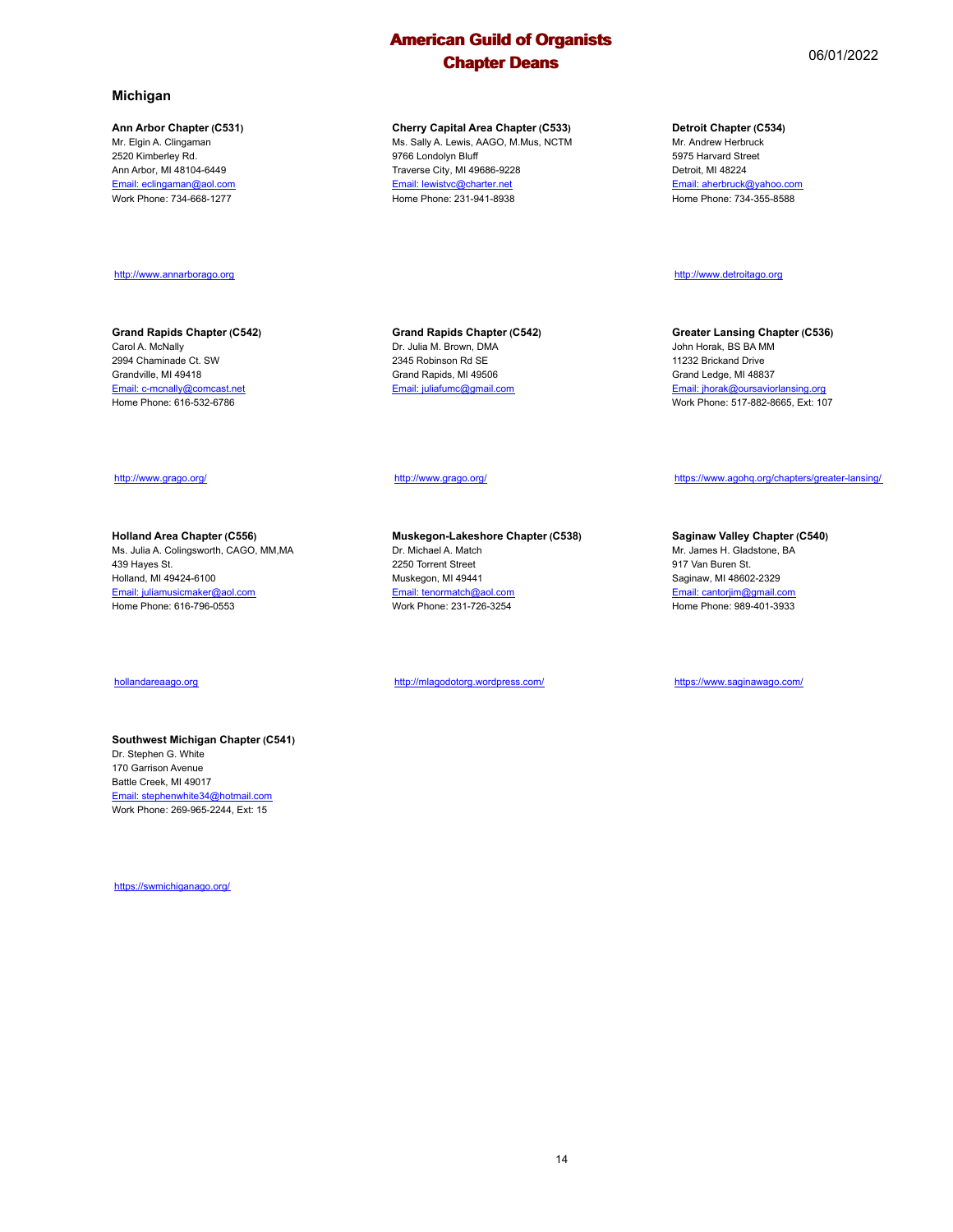#### **Minnesota**

#### **Arrowhead Chapter (C624)**

Mr. Brian Kapp, BMus, MA 34 E Calvary Rd Duluth, MN 55803 Email: keyed88up@gmail.com Work Phone: 218-481-8463

#### www.arrowheadago.com

#### **Twin Cities Chapter (C628)** Dr. Jacob Benda, DMA 7470 Canyon Curve Chanhassen, MN 55317 Email: jrbenda@stthomas.edu Work Phone: 651-962-6570

**Sioux Trails Chapter (C626)** Mrs. Grace K. Kunkel 241 Butterworth Street Apt. 3 Mankato, MN 56001 Email: grace.kunkel17@gmail.com

agosiouxtrails.org/

#### **Southeast Minnesota Chapter (C627)**

Mr. Brian A. Williams, MMus PO Box 211 Lime Springs, IA 52155-0211 Email: briancromorne@gmail.com Work Phone: 507-282-9429 Home Phone: 563-566-2814

http://www.semnago.org

http://www.tcago.wildapricot.org

#### **Mississippi**

#### **Jackson Chapter (C429)**

Ms. Janette E. Sudderth 1429 Autumn Oaks Dr. Jackson, MS 39211-2110 Email: cello1685@hotmail.com Home Phone: 601-206-8870

http://www.agocal.org

#### **Oxford-University of Mississippi Chapter (C463)** Ray Smithee, BMus, MM PO Box 485 Greenwood, MS 38935 Email: fpcmusic@firstgreenwood.net Work Phone: 662-453-4680 Home Phone: 662-451-5368

**South Mississippi Chapter (C430)** Ms. Kay Guiles, BM, MM 199 Thomas Creek Rd. Petal, MS 39465

Email: KGuiles@aol.com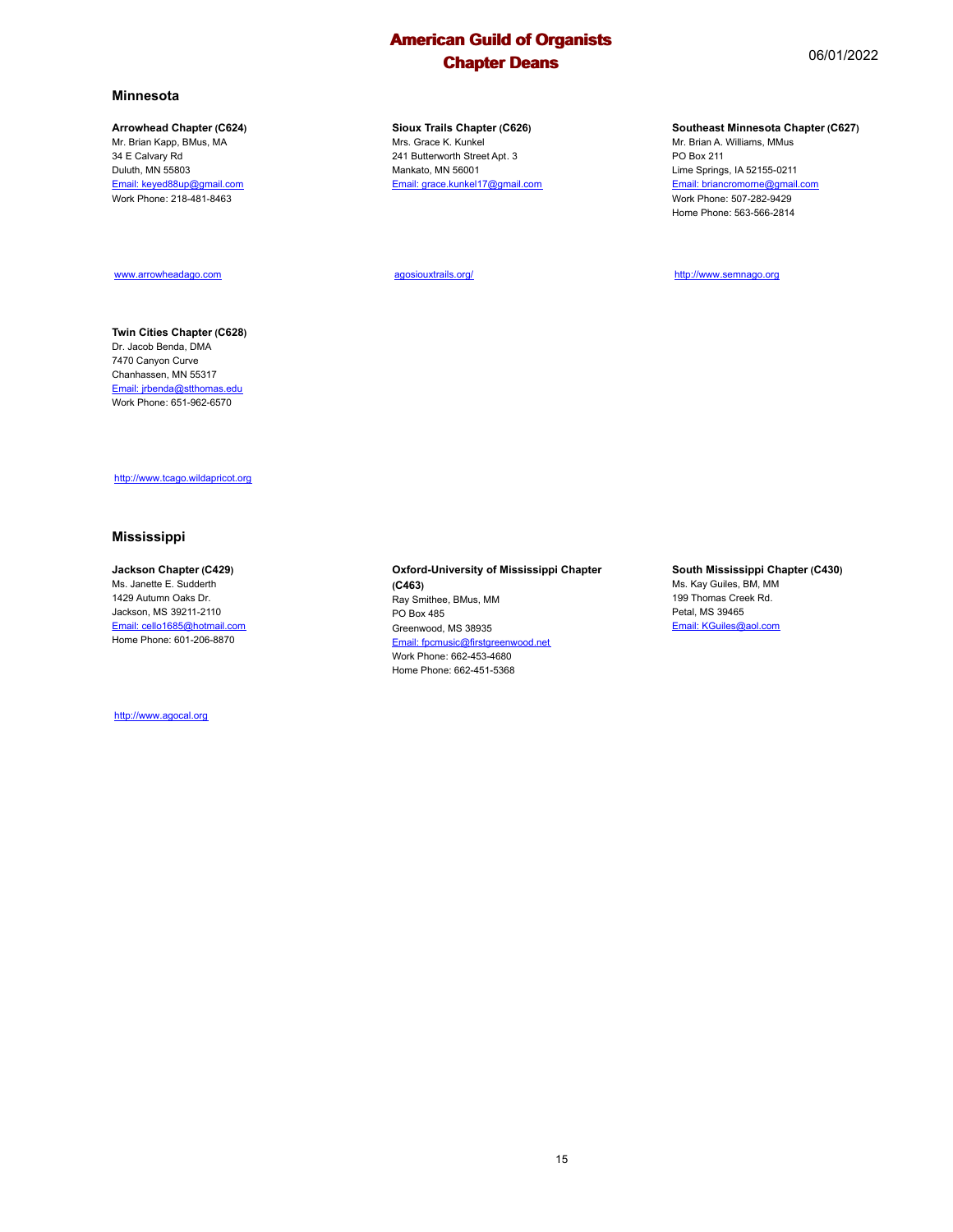#### **Central Missouri Chapter (C629)**

Mr. Dan R. Eckles 1423 Green Berry Rd. Jefferson City, MO 65101 Email: jceckles@hotmail.com

**St. Joseph Chapter (C632)** Mr. Thomas P. Smith, AAGO, MMus

112 W. Highland Ave. St. Joseph, MO 64505-2435 Email: tpsmith@stjoelive.com Work Phone: 816-261-9438, Ext: 212 Home Phone: 816-261-9438

http://www.agostjoe.org

**Great Falls Chapter (C817)** Ms. Joan B. Schmidt 405 Park Dr N Apt 4d Great Falls, MT 59401-2355 Email: joan13schmidt13@gmail.com Work Phone: 406-453-1411

**Montana**

Dr. Geoffrey Wilcken, DMA 3024 W 8 St Lawrence, KS 66049 Email: gwilckeng@gmail.com Work Phone: 816-842-0975 Home Phone: 785-749-3370

#### http://www.kcago.com

**St. Louis Chapter (C633)** Mr. Richard L. Burk, CAGO, M.M. 4065 Blaine Ave. Saint Louis, MO 63110 Email: burkr@sbcglobal.net Work Phone: 314-367-0900 Home Phone: 314-256-1187

http://www.agostlouis.org

**Missoula Chapter (C803)** Dr. Nancy Cooper, CAGO, DMA 435 East Beckwith Avenue Missoula, MT 59801 Email: nancy.cooper@umontana.edu Work Phone: 406-243-6880

http://agohq.org/chapters/missoula

#### **Yellowstone Chapter (C804)** Mr. Timothy Bell

415 N. Montana Ave. Bozeman, MT 59715 Email: timothybell3@earthlink.net Work Phone: 406-570-0666

https://www.agohq.org/chapters/yellowstone/

#### **Nebraska**

# **Lincoln Chapter (C636)**

Dr. Jeffrey N. Blersch, DMA 1726 N First St. Seward, NE 68434-1261 Email: jeffrey.blersch@cune.edu **Omaha Chapter (C638)**

Ms. Helen Jean Johnson 7037 North 54th St. Omaha, NE 68152 Email: jean.johnson.8@cox.net Home Phone: 402-571-7945

http://www.agolincoln.org

www.omahaago.org

**Springfield MO Chapter (C634)**

Mrs. Vicky L. Claborn, SPC, MM 5736 S Wedgewood Ave. Springfield, MO 65810-3126 Email: dvclaborn@yahoo.com Work Phone: 417-886-2873 Home Phone: 417-886-2873

http://www.agohq.org/chapters/springfieldmo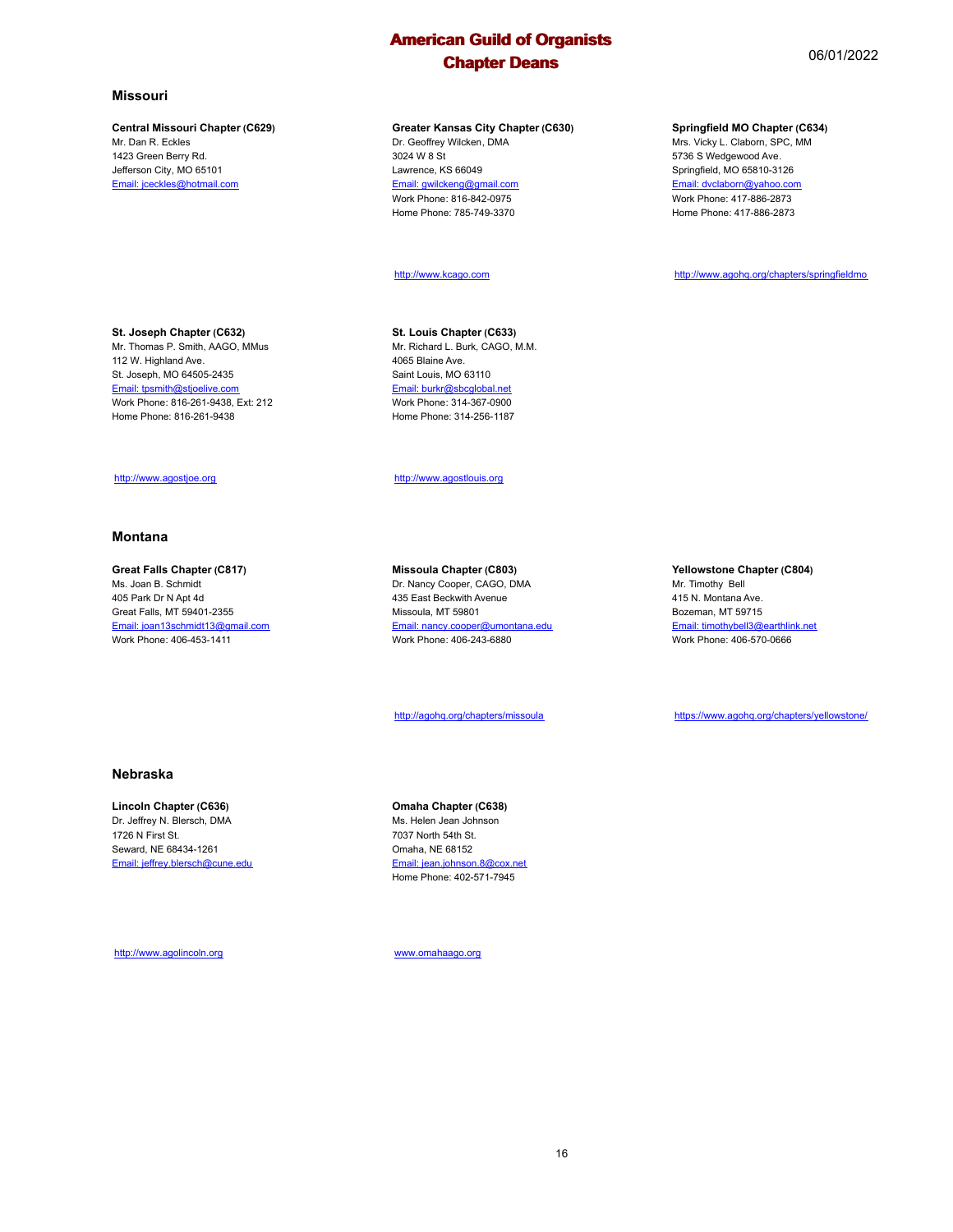#### **Nevada**

## **Southern Nevada Chapter (C925)**

Mr. Steven R. Wright 11325 Jasper Grove Ave Las Vegas, NV 89138 Email: steverw822@gmail.com Home Phone: 801-554-5458

http://sncago.org

#### **New Hampshire**

#### **New Hampshire Chapter (C118)**

Ms. Laura V. Belanger, AAGO, ChM, B.M. 167 Currier Rd Hill, NH 03243 Email: laura.bela@icloud.com

http://www.nhago.org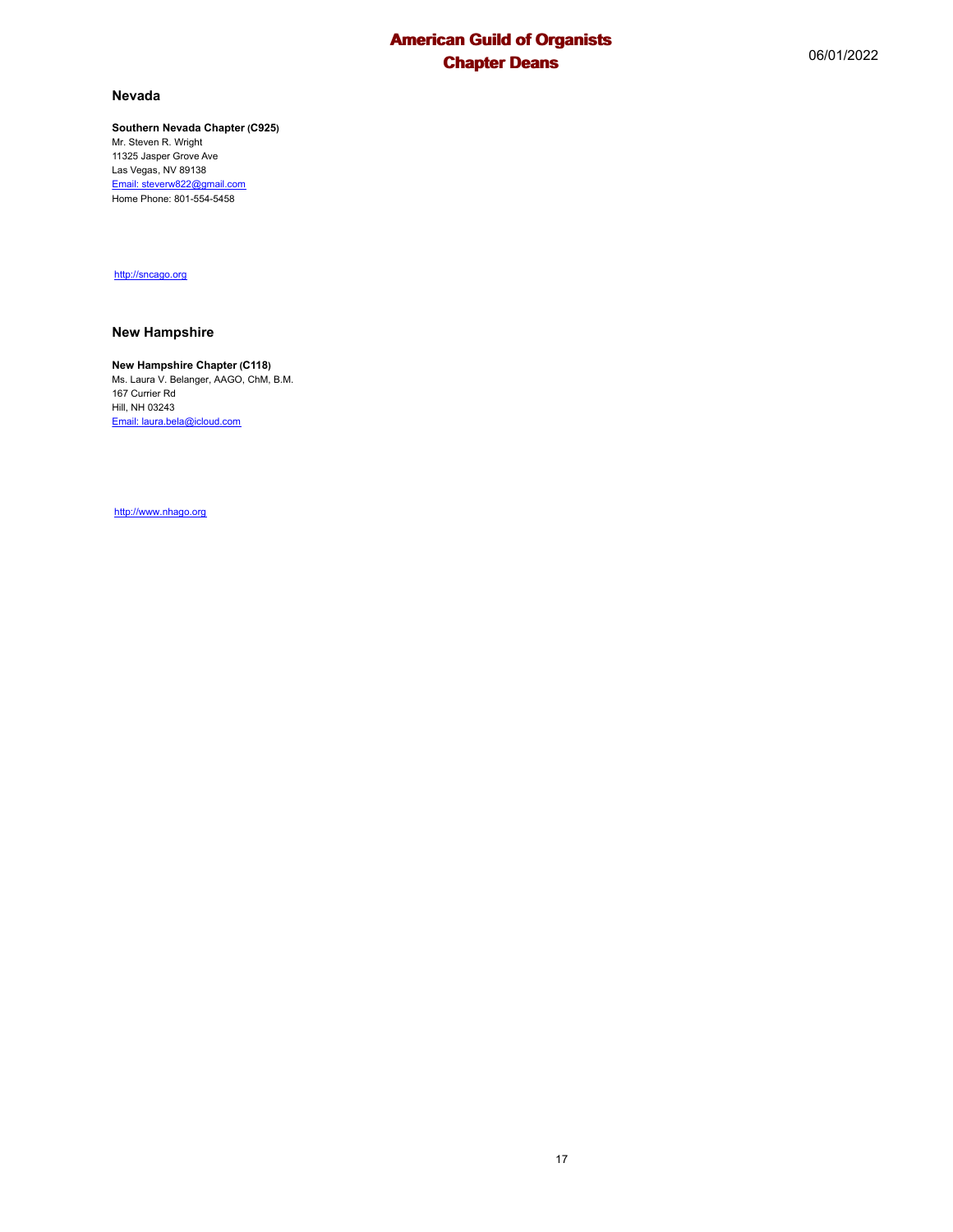#### **New Jersey**

65 Lakeview St.

#### **Central New Jersey Chapter (C201)**

Mr. Noel D. Werner, CAGO, MMus, MTS 61 Nassau Street Princeton, NJ 08542 Email: noel.werner@nassauchurch.org Work Phone: 609-924-0103, Ext: 104

#### **Metropolitan New Jersey Chapter (C202)** Ms. Kristin Dabaghian, MM 226 Oxford Ave.

Saddle Brook, NJ 07663 Email: kjohnson88@aol.com Home Phone: 201-327-7676

### **Middlesex Chapter (C203)**

Dr. Jody Velloso, DMA 7 Harrison St Jamesburg, NJ 08831 Email: drjodydoktor@gmail.com

#### https://www.agohq.org/centralnewjersey/

**Northern New Jersey Chapter (C205)** Ms. June Marano-Murray, BM, MM

#### https://www.agohq.org/metronewjersey/

#### **Ocean County Chapter (C207)**

Mrs. Barbara D'Ippolito, BMus 7 Aylesford Lane Manchester, NJ 08759-7341 Email: bd831985@hotmail.com Work Phone: 732-349-0871 Home Phone: 732-657-6281

https://www.agohq.org/njoceancounty/

### http://www.mcago.org/

#### **Southeast Jersey Chapter (C325)**

Mr. Scott J. Breiner Grace Lutheran Church 11 E Dawes Avenue Somers Point, NJ 08244 Email: scottyjim77@aol.com Work Phone: 609-927-3082 Home Phone: 609-399-6476 Fax: 609-399-3874

https://www.agohq.org/southeastjersey/

http://www.northernnjago.org

River Edge, NJ 07661-1700 Email: junemaranomurray@gmail.com Work Phone: 212-749-2802 Home Phone: 201-488-2677

#### **Southwest Jersey Chapter (C326)** Mr. Jonathan L. Stark, BMus 33 Waverly Dr.

Lumberton, NJ 08048-5029 Email: JonStark47@gmail.com Home Phone: 609-702-7236

https://www.agohq.org/southwestjersey/

#### **New Mexico**

#### **Albuquerque Chapter (C704)**

Ms. Nancy B. Granert 8100 Wyoming Blvd NE Ste M4, #789 Albuquerque, NM 87113 Email: nbgranert@gmail.com Home Phone: 505-300-9174

http://www.agoabq.org

**Las Cruces Chapter (C734)** Lynn Moorer, BM, MA, JD 3865 Mondale Loop Las Cruces, NM 88005 Email: lmoorer@windstream.net

http://www.lascrucesago.org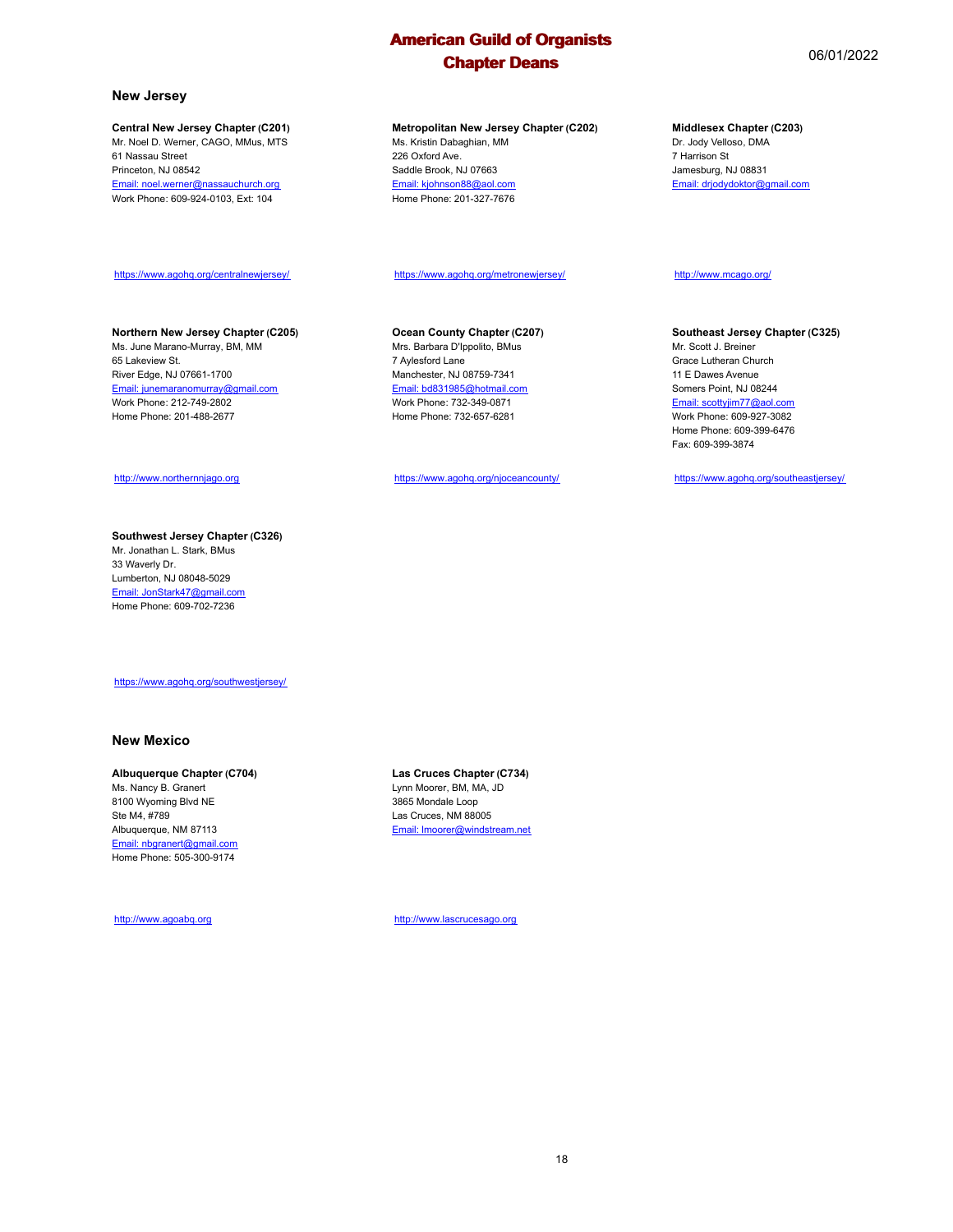#### **New York**

#### **Binghamton Chapter (C220)**

Mr. John Holt 1025 Reynolds Rd. #L-10 Johnson City, NY 13790 Email: jholt@stny.rr.com Home Phone: 607-770-9865

http://www.binghamtonago.org/

**Central Hudson Valley Chapter (C209)** Dr. Laura Ramsey Russell, DMA

#### **Brooklyn Chapter (C208)**

Mr. Gary Di Franco, MA 318 Maple St. Brooklyn, NY 11225-5111 Email: gaggy1@hotmail.com Work Phone: 718-268-6143

#### http://www.brooklynago.org

**Central New York Chapter (C223)** Email: steve@stevebest.net

**Chautauqua Chapter (C224)** Mrs. Donna L. Gatz, MMusic

4113 Cemetery Hill Rd. Randolph, NY 14772-9689 Email: dontz19@windstream.net Home Phone: 716-358-4507

#### http://www.chvago.org

98 Ferris Lane Poughkeepsie, NY 12603 Email: laurarus629@gmail.com Work Phone: 845-452-8220 Home Phone: 845-232-8601

#### **Chemung Valley Chapter (C225)** Dr. Daniel LaBar, DMA 353 Lovell Ave. Elmira, NY 14905-1233

Email: dlabar001@yahoo.com Home Phone: 607-317-8578

#### https://www.agohq.org/chemungvalley/

**Nassau Chapter (C211)** Ms. Elizabeth M. Bailey, CAGO, BSacredMusic 37 Chestnut St. Garden City, NY 11530 Email: emb158@aol.com Work Phone: 516-731-4220 Home Phone: 516-248-8447

#### http://www.nassauago.org/

#### **Queens Chapter (C213)** Mr. James V. Millen, BMus 118 Fenway Rockville Centre, NY 11570 Email: jzillen@yahoo.com Home Phone: 516-766-2893

http://www.queensnyago.org/

#### Ms. Susan K. Lohnas, SPC, BA, MBA 2314 Cayuga Road Niskayuna, NY 12309 Email: slohnas@nycap.rr.com Home Phone: 518-372-7018

#### www.enyago.org

**New York City Chapter (C212)** Mr. James G. Kennerley, MA, MM, FRCO 29 Mount Auburn Street Cambridge, MA 02138 Email: jameskennerley@me.com Work Phone: 207-553-4363

#### http://www.nycago.org

#### **Rochester Chapter (C229)** Mr. James F. Kealey, MM 154 S Fitzhugh Street Apartment 3 Rochester, NY 14608

Email: jameskealey@me.com Home Phone: 585-309-2068

http://agorochester.org

https://i-ago.org/

**Ithaca Chapter (C233)** Barbara W. Adler, SPC, DMA 205-A North Sunset Drive Ithaca, NY 14850

Email: barbara.adler@gmail.com

#### **Peconic Chapter (C234)** Mr. Thomas W. Bohlert, FAGO, MMus 102A Flaggy Hole Rd. East Hampton, NY 11937 Email: thbohlertfirstpres@hotmail.com

**St. Lawrence River Chapter (C230)** Ms. Sondra Goldsmith Proctor, B.A., MEd 5930 County Route 24 Canton, NY 13617-3469 Email: sondragoldsmithproctor@gmail.com Work Phone: 315-229-5630

### **Buffalo Chapter (C221)**

Mr. Jeffrey A. Seekins 27 Harding Ave. Lockport, NY 14094-6408 Email: jeffseekins@roadrunner.com Work Phone: 716-433-5981 Home Phone: 716-439-4727 Fax: 716-434-6498

#### www.buffaloago.org

Mr. Stephen Best 1605 Genesee St. Utica, NY 13501

**Eastern New York Chapter (C226)**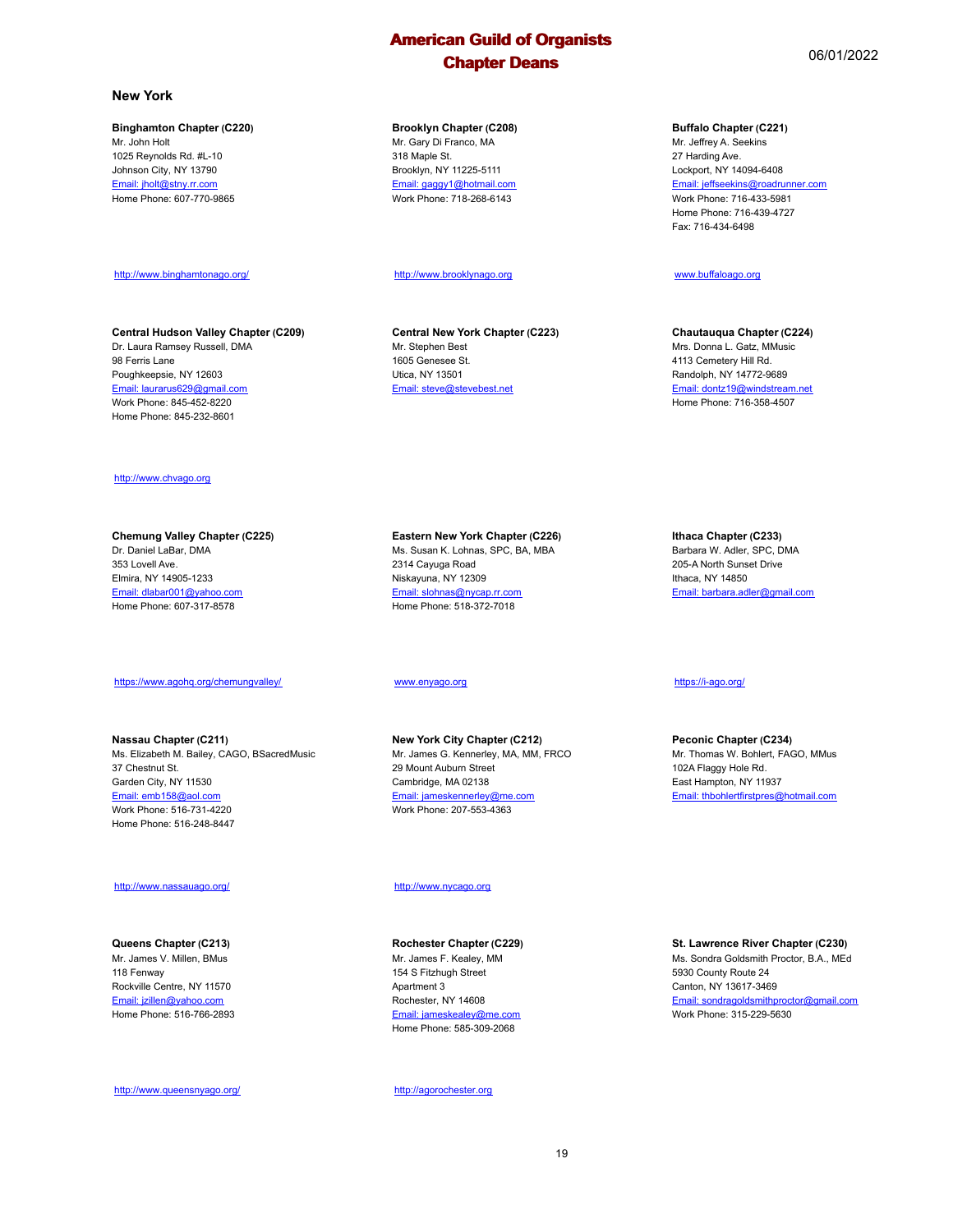### **New York**

#### **St. Lawrence River Chapter (C230)**

Mr. Kyle P. Ramey, BMus 240 Flower Avenue East Watertown, NY 13601-4048 Email: music@trinitywatertown.org Work Phone: 315-788-6290, Ext: 23 Home Phone: 315-782-4869

#### **Suffolk Chapter (C216)**

Mr. Paul E. Elsener 50 Amityville St. Islip Terrace, NY 11752-1306 Email: elsenerp@verizon.net Work Phone: 631-724-3886 Home Phone: 631-581-7111

https://www.suffolkliago.org/

#### **Syracuse Chapter (C231)**

Mr. Joshua Corcoran 156 Forrest Way Camillus, NY 13031 Email: joshuakcorcoran@gmail.com Work Phone: 315-488-8490

http://www.syracuseago.org/

#### **Westchester County Chapter (C218)**

Mr. Tyrell Lundman, SPC, BMus, MSM 209 Garth Rd Apt 4N Scarsdale, NY 10583 Email: craighall127@yahoo.com

http://www.agowestchester.org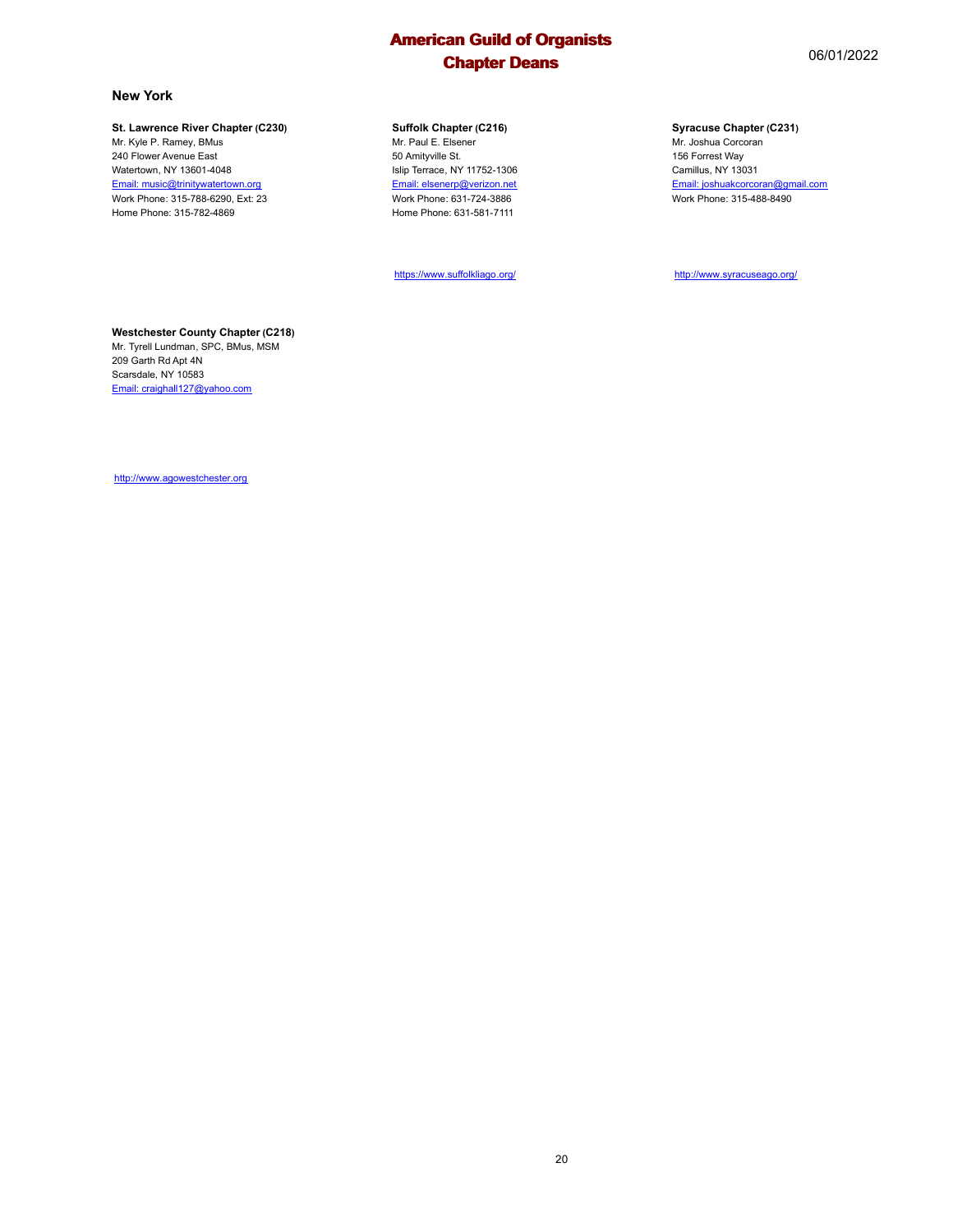**Central North Carolina Chapter (C433)** Dr. Mark Andersen, PhD 205 E. Elizabethtown Rd. Lumberton, NC 28358 Email: emarka@mac.com Work Phone: 910-739-3717

#### https://cnccago.org/

**East Carolina Chapter (C454)** Mr. Christopher Pharo 800 Heath St, Apt 9 Greenville, NC 27858 Email: pharo8858@gmail.com Home Phone: 252-939-0688

#### www.ecago.org

**Western North Carolina Chapter (C438)** Mr. Tate C. Addis, MMus 5 Oak Street Asheville, NC 28801 Email: taddis@fbca.net Work Phone: 828-252-4781 Home Phone: 316-200-2277

http://www.wnc-ago.org

**Red River Valley Chapter (C640)** Mr. Dillon J. Swanson 901 8th St S Cpo 4894 Moorhead, MN 56562 Email: swanson.dillon@gmail.com

https://www.rrvago.org/

## **North Carolina**

#### **Blue Ridge Chapter (C478)**

Mr. Timothy Shepard, CAGO, BM, MSM 325 N Broad St. Brevard, NC 28712 Email: tshepard@BrevardFUMC.org Work Phone: 828-883-9025 Home Phone: 828-883-9025 Fax: 828-885-2347

#### https://blueridgeago.org/

**Durham-Chapel Hill Chapter (C435)** Maria Francisco, PhD 608 1/2 Watts Street Durham, NC 27701 Email: mariaefrancisco@gmail.com

#### **Charlotte Chapter (C434)**

Mr. Mark W. Johanson 7422 Aragorn Lane Charlotte, NC 28212 Email: markwjohanson@gmail.com Work Phone: 704-366-1595

http://www.charlotteago.org

**Fayetteville-Sandhills Area Chapter (C468)** Mrs. Donna Davenport, BMus, MA 310 Farley Place Fayetteville, NC 28303 Email: threesajoy@aol.com

#### https://www.dchago.org/

**Piedmont NC Chapter (C436)** Dr. John Cummins, DMA 817 Chancy Lane Winston-Salem, NC 27104 Email: JCummCCC@aol.com Work Phone: 336-723-4394, Ext: 1401

#### http://www.piedmontncago.org

### **North Dakota**

#### **Northern Valley Chapter (C655)**

Mrs. Ruth A. Tuseth, MA 1709 University Avenue Grand Forks, ND 58203 Email: rtuseth@gmail.com Home Phone: 701-335-9029

#### https://www.agohq.org/sandhills/

**Wilmington Chapter (C455)** Mr. C. Gregory Gore, BA-Mus 140 Chadwick Ave.

Wilmington, NC 28401 Email: Chawk92@aol.com Work Phone: 910-686-4041 Home Phone: 910-251-7967

http://www.agohq.org/wilmington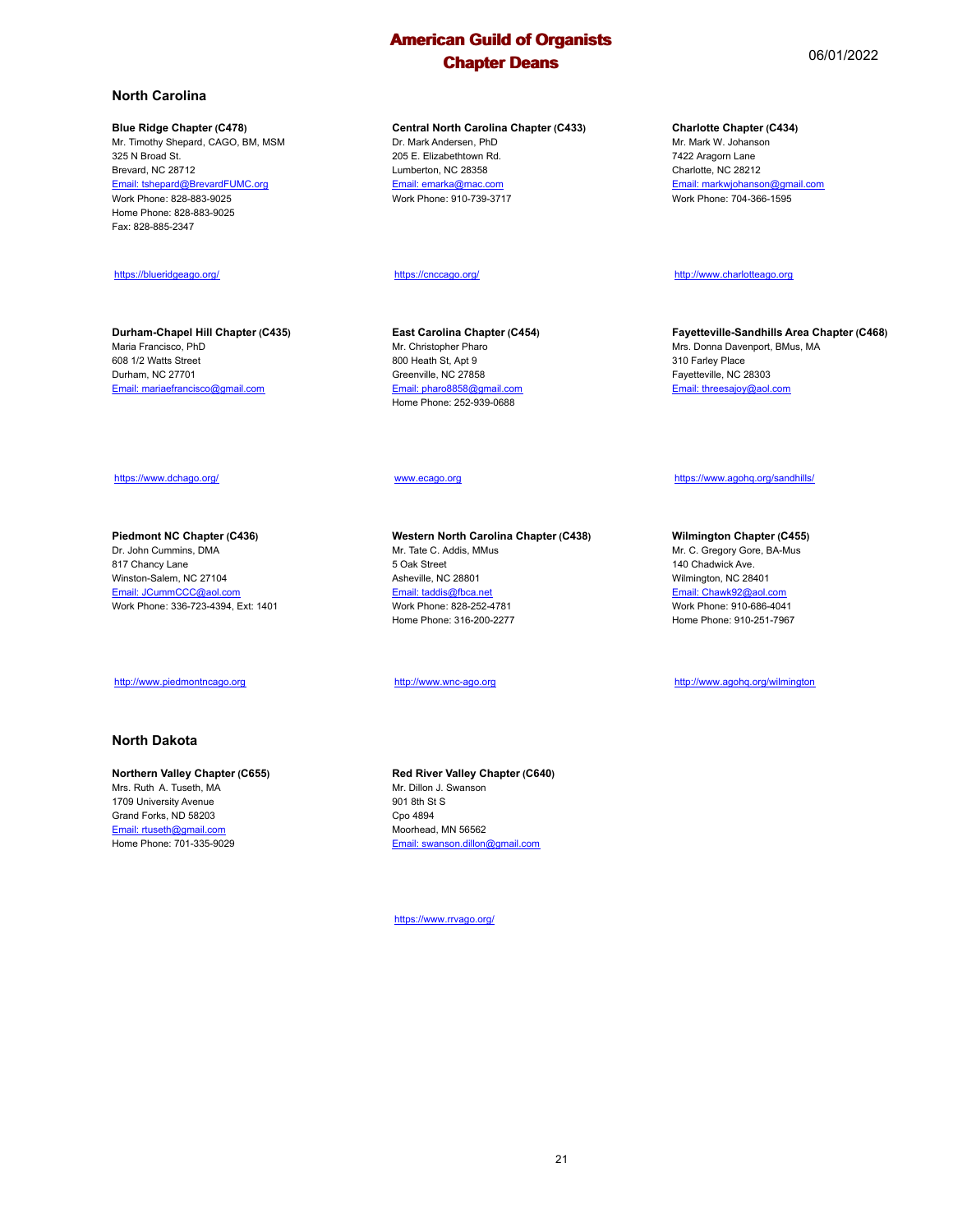#### **Ohio**

**Akron Chapter (C543)** Mr. Mario S. Buchanan, CAGO, BMus 265 Millcreek Dr Akron, OH 44307 Email: free2bsicilian@yahoo.com

#### **Canton Chapter (C544)**

Mrs. Nancymae Bower Scheurer, MA Education 1312 Presidents Street Louisville, OH 44641 Email: nbshymn@yahoo.com

#### **Cincinnati Chapter (C546)**

Mr. Edward L. Walter, MPA, JD 2554 Teaberry Ct. Burlington, KY 41005-9336 Email: terrafermata@aol.com Home Phone: 859-760-3381

#### https://akronago.org/

#### **Cleveland Chapter (C547)**

Mrs. Carol A. Neff, CAGO 3750 Avondale Rd. Cleveland, OH 44122 Email: carol8861@aol.com Work Phone: 440-729-4006 Home Phone: 216-831-6836 Fax: 440-729-4221

#### http://www.agocleveland.org

#### **Lima Area Chapter (C549)**

Mrs. Martha J. Hefner 400 Woodlawn Ave. Box 7209 LaFayette, OH 45854 Email: mjhefner@woh.rr.com Work Phone: 419-331-6195 Home Phone: 419-331-6195 Fax: 419-331-6195

#### **Toledo Chapter (C553)**

Mrs. Charlotte Mariasy, BMusEd 1614 Wildwood Rd. Toledo, OH 43614 Email: mariasy@saintroseonline.org Work Phone: 419-874-4559

http://www.toledoago.org

http://www.agohq.org/chapters/canton

#### **Columbus OH Chapter (C545)** Mari Kay Dono, MBA 2041 Jervis Road Columbus, OH 43221 Email: cantormusic2018@gmail.com Work Phone: 614-262-1179

#### http://www.agocolumbus.org

**Lorain County Chapter (C550)** Mr. David Kazimir, BMus 185 Elm Street Oberlin, OH 44074-1553 Email: david.kazimir@oberlin.edu Work Phone: 440-775-8072 Home Phone: 978-290-0565

#### http://lcago.org

**Youngstown Chapter (C554)** Mr. James W. Shiell, SPC, MM, SPC 736 Genesee Ave NE Warren, OH 44483-4208 Email: jamesshiell@hotmail.com

http://www.agohq.org/chapters/youngstown

### **Dayton Chapter (C548)**

http://www.cincinnatiago.org/

Dr. David Crean, DMA 323 Grafton Ave. Dayton, OH 45406 Email: david.crean@gmail.com Home Phone: 631-827-5070

#### https://www.daytonago.org/

#### **Southeast Ohio Chapter (C559)**

Mr. Antony Bruno, MM P.O. Box 53 Chauncey, OH 45719 Email: tbruno@athenscatholic.org Home Phone: 304-280-2309

#### http://www.seoago.weebly.com/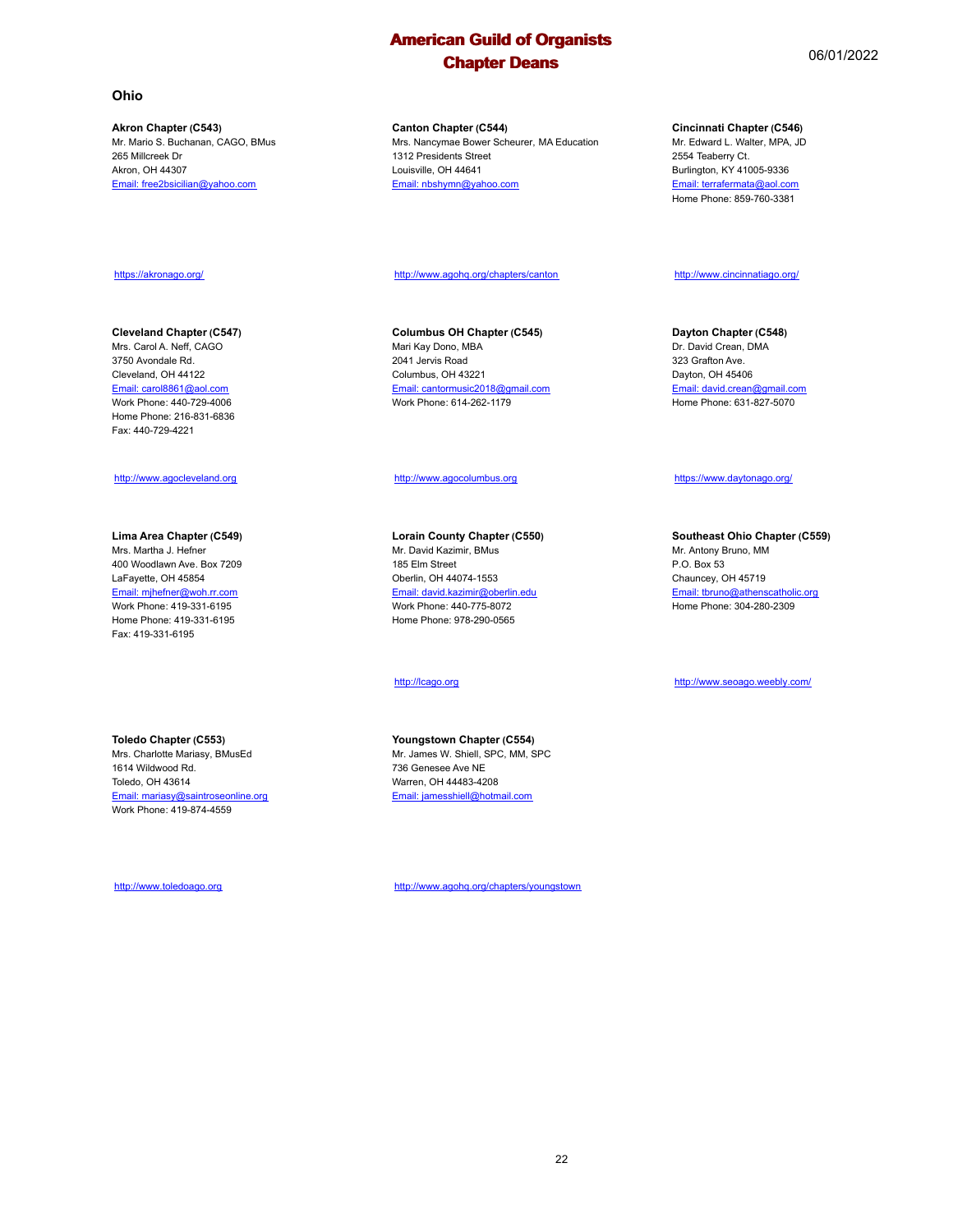#### **Oklahoma**

#### **Cimarron Chapter (C728)**

Mr. Micheal R. Crockett, MM 4311 S Yale Ave Tulsa, OK 74135 Email: crockettmicheal@yahoo.com Home Phone: 918-964-9147

#### **Oklahoma City Chapter (C706)**

Mr. Nolan P. Reilly, MMus 2924 Woodcrest Creek Drive Norman, OK 73071 Email: nolanpatrickreilly@gmail.com Home Phone: 405-596-1186

http://www.okcago.org

### **Tulsa Chapter (C708)**

Mr. Joseph Arndt, BM, MM 4200 S. Atlanta Place Tulsa, OK 74105 Email: jarndt@sjtulsa.org Work Phone: 918-742-7381

http://tulsaago.org/

#### **Oregon**

#### **Eugene Chapter (C805)**

Mr. Brad Schultz, MM 1920 Tarpon St Eugene, OR 97401 Email: brad.s.schultz@gmail.com

## http://www.agoeugene.org

#### **Southern Oregon Chapter (C808)** Margaret R. Evans, DMA

1250 Greenmeadows Way Ashland, OR 97520-3680 Email: mevans@mind.net Home Phone: 541-482-3075

http://www.agohq.org/chapters/southernoregon

### **Portland OR Chapter (C806)**

Ms. Susan R. Reiser, BMus, MA 9975 SW Hawthorne Lane Portland, OR 97225 Email: srwerner.reiser@gmail.com Work Phone: 503-646-0629 Home Phone: 503-297-3564

http://www.portlandago.org

#### **Salem Chapter (C807)**

Ms. Susan Johnson, MM 4156 Bluff Avenue SE Salem, OR 97302 Email: susan.johnson.mm@gmail.com Home Phone: 503-881-4746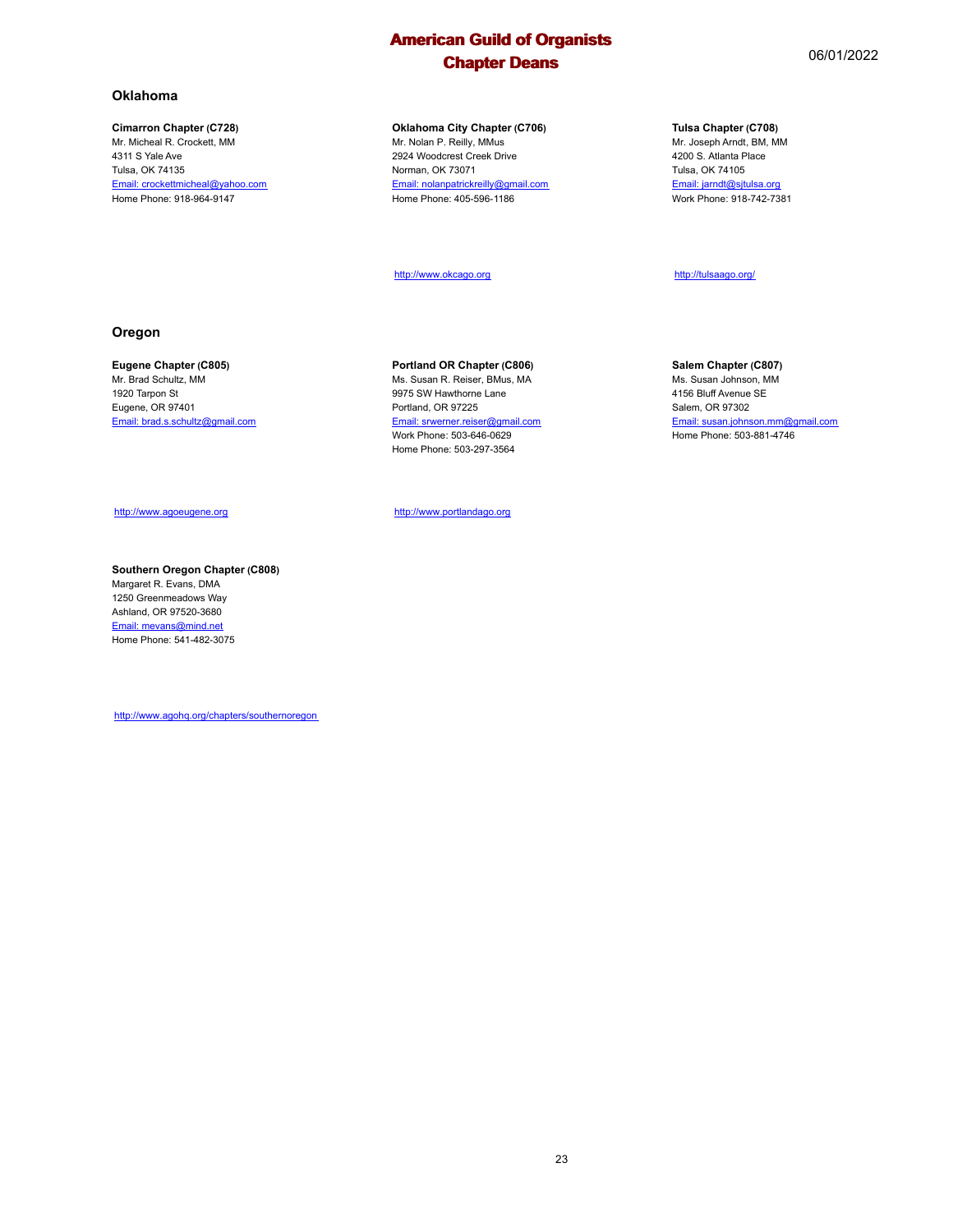#### **Pennsylvania**

#### **Chambersburg Chapter (C309)**

Mr. Philip D. Shuman, Ch Mus Cert 120 Hilltop Rd. Newburg, PA 17240-9329 Email: shumannotes@embarqmail.com Work Phone: 717-264-4651 Home Phone: 717-423-6354

#### **Duquesne University Chapter (C399)** Mr. Justin Feild 2030 Pioneer Ave Pittsburgh, PA 15226 Email: justinfeild@gmail.com

#### **Erie Chapter (C322)**

Mr. Walter A. Gaber, BMus, MMus 11325 Tamarack Rd Waterford, PA 16441 Email: waltgaber@gmail.com

#### **Greensburg Chapter (C390)**

Mr. Tyler Randolph, SPC, MM 10158 Deerfield Drive Irwin, PA 15642 Email: trandolph@dioceseofgreensburg.org Work Phone: 724-863-9550

#### **Harrisburg Chapter (C310)**

Mr. Justin Myers, MM 61 Pisgah Hill Rd Shermans Dale, PA 17090 Email: pastoralmusician@stjosephmech.org Work Phone: 717-766-9433

### **Indiana, Pennsylvania Chapter (C350)**

Mr. Keith D. Ferguson, SPC 240 Hoop Hill Drive Smicksburg, PA 16256-5006 Email: keith@tri-countytruckcenter.com Home Phone: 724-286-9442

#### https://greensburgago.org/

**Lancaster Chapter (C311)** Mr. Gregory R. Gehman, SPC, BME 2 Bill Dr Denver, PA 17517 Email: ggehman58@gmail.com Home Phone: 717-682-2872

#### http://www.lancasterago.org

**Philadelphia Chapter (C314)** Dr. Douglas J. Backman, Jr., EdD 342 Berkshire Rd Fairless Hills, PA 19030 Email: phillyago@gmail.com

#### http://www.agophila.org

**Southeastern Pennsylvania Chapter (C316)** Ms. Mary Eileen P. Johnston, BMus, MT-BC PO Box 699 Havertown, PA 19083-0699 Email: Sepaago@gmail.com

http://www.harrisburgago.org

**Lehigh Valley Chapter (C312)** Mr. Eric G. Gombert, BMus 434 Auburn Ct Souderton, PA 18964 Email: egombert@sjat.org Work Phone: 610-435-1641

#### http://www.lvago.org

**Pittsburgh Chapter (C323)** Mr. Kenneth G. Danchik, FAGO, MM 315 Marberry Drive Pittsburgh, PA 15215-1437 Email: kgdanchik@gmail.com Work Phone: 412-621-4951, Ext: 8 Home Phone: 412-784-0951

#### http://www.pitago.org

**State College Chapter (C324)** Dr. Mark C. Ferraguto, AAGO, PhD 1109 Kathryn St. Boalsburg, PA 16827 Email: mferraguto@gmail.com Home Phone: 781-572-4951

**Pennsylvania Northeast Chapter (C318)** Mr. John M. Vaida 185 N. Main Street Shavertown, PA 18708

Email: jvaida@wyomingseminary.org Home Phone: 570-675-0993

#### https://agopane.org/

**Reading Chapter (C315)** Mr. John C. Brewster, BMus 1906 Garfield Avenue Reading, PA 19609 Email: jbrewster@adventonline.net

#### https://www.agohq.org/readingpa/

**Williamsport Chapter (C319)** Mrs. Donna Z. Elkin 1379 Princeton Ave. Williamsport, PA 17701 Email: donnaelkin@gmail.com Home Phone: 570-323-7367

www.sepaago.org

https://www.agohq.org/williamsport/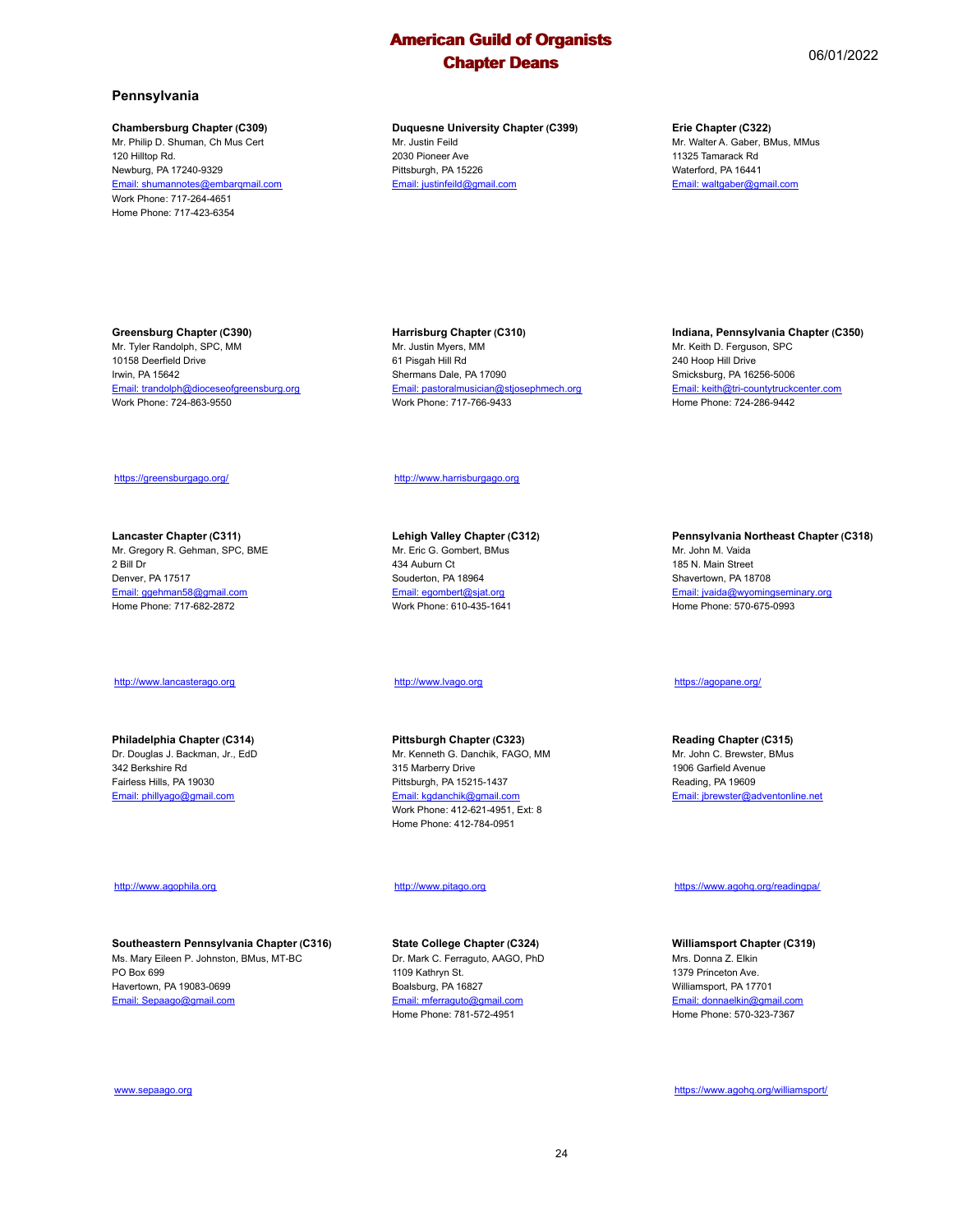## **Pennsylvania**

**York Chapter (C320)** Mr. Victor L. Fields, MM 7194 Seneca Ridge Dr York, PA 17403-9490 Email: YorkAGODean@aol.com Work Phone: 717-843-8155

http://www.yorkago.org

#### **Rhode Island**

#### **Rhode Island Chapter (C119)**

Ms. Gigi Mitchell-Velasco, CAGO, MM 184 Amherst St. Providence, RI 02909 Email: Pipeorganlady22@gmail.com Home Phone: 401-521-4681

http://www.riago.org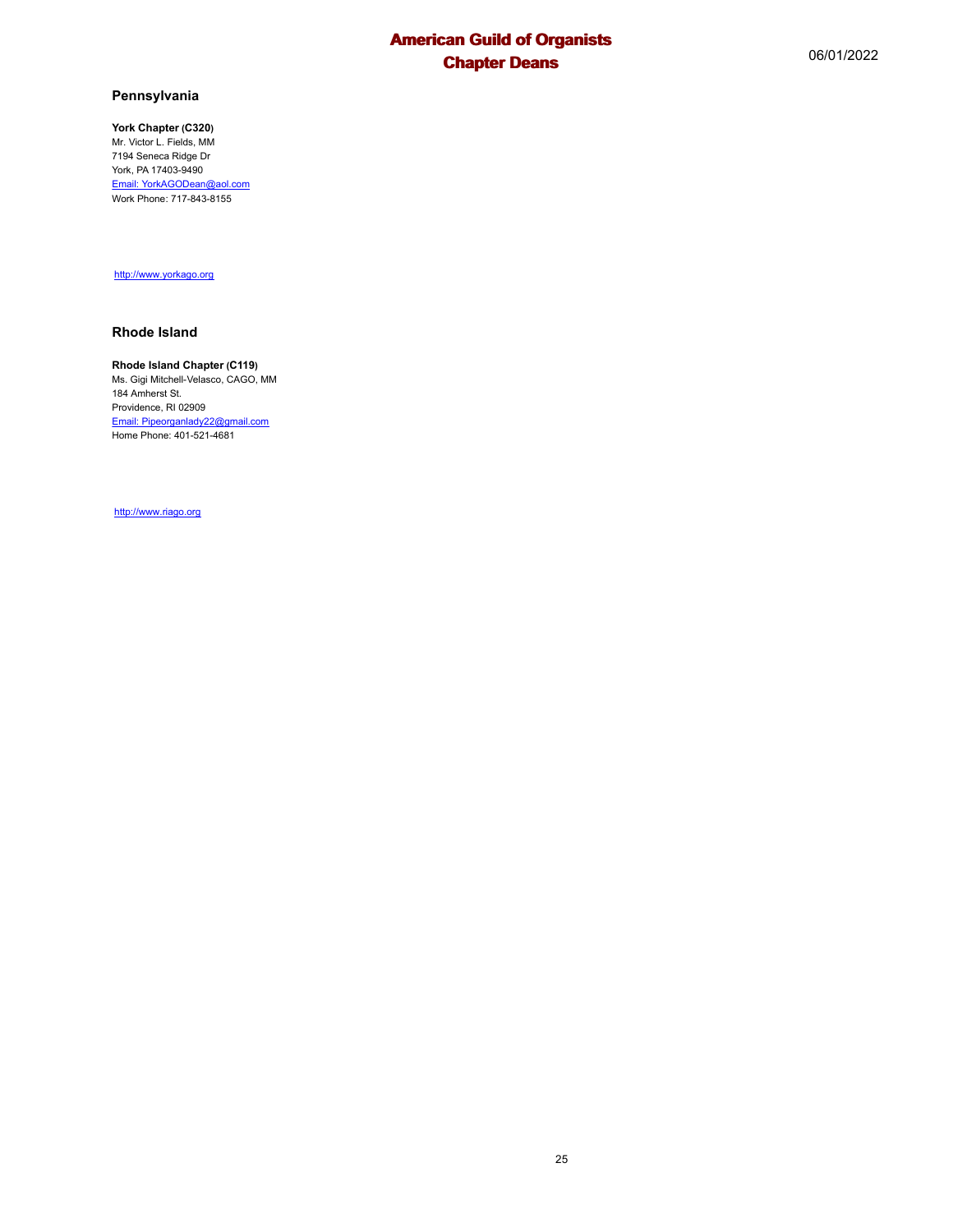#### **Charleston Chapter (C442)**

Mrs. Katherine T. Holland, M Div 737 Bantry Circle Charleston, SC 29414 Email: k8ieholland@gmail.com

#### **Grand Strand Chapter (C462)**

Ms. Roberta Rowland-Raybold, CAGO, BMus 4210 Coquina Harbour Dr., Apt. A-8 Little River, SC 29566 Email: rowlandraybold3@gmail.com Home Phone: 607-282-2350

#### **Greater Anderson Chapter (C464)**

agohq.org/chapters/greateranderson/

**Low Country Chapter (C461)** Mr. Jeffrey W. Harbin, M.Mus.

Email: jeffreywharbin@yahoo.com Work Phone: 843-522-1712, Ext: 214

Mr. Steve Grant, BMus P O Box 13584 Anderson, SC 29624 Email: millhouse1835@aol.com Home Phone: 864-221-9388

#### http://agocharleston.org

#### **Greater Columbia SC Chapter (C443)**

Mr. Gregory H. Stone, SPC 3319 Devereaux Rd. Columbia, SC 29205-1918 Email: gstone@sc.rr.com Work Phone: 803-359-7993 Home Phone: 803-609-5124

#### http://www.columbiaago.org

#### **Spartanburg Chapter (C446)** Mr. Steven J. Nadeau, MA, PhD 942 Nantahala Drive Chesnee, SC 29323 Email: funeralpro@aol.com Work Phone: 864-582-0674 Home Phone: 864-578-0148

#### www.spartanburgago.org

#### **South Dakota**

#### **South Dakota Chapter (C641)**

Mr. Zachary D. Brockhoff 327 S Dakota Ave. Sioux Falls, SD 57104 Email: zbrockhoff@flcsf.org Work Phone: 605-339-1983, Ext: 260

www.sdago.org

### http://www.agograndstrand.org/

#### **Greenville Chapter (C444)**

Dr. Ed Dunbar, DMA 10 Kendal Green Greenville, SC 29607-1509 Email: edunbar@bju.edu Work Phone: 864-370-1800, Ext: 2770

www.greenvilleago.org

lcagochapter.org

4230 Sage Drive Beaufort, SC 29907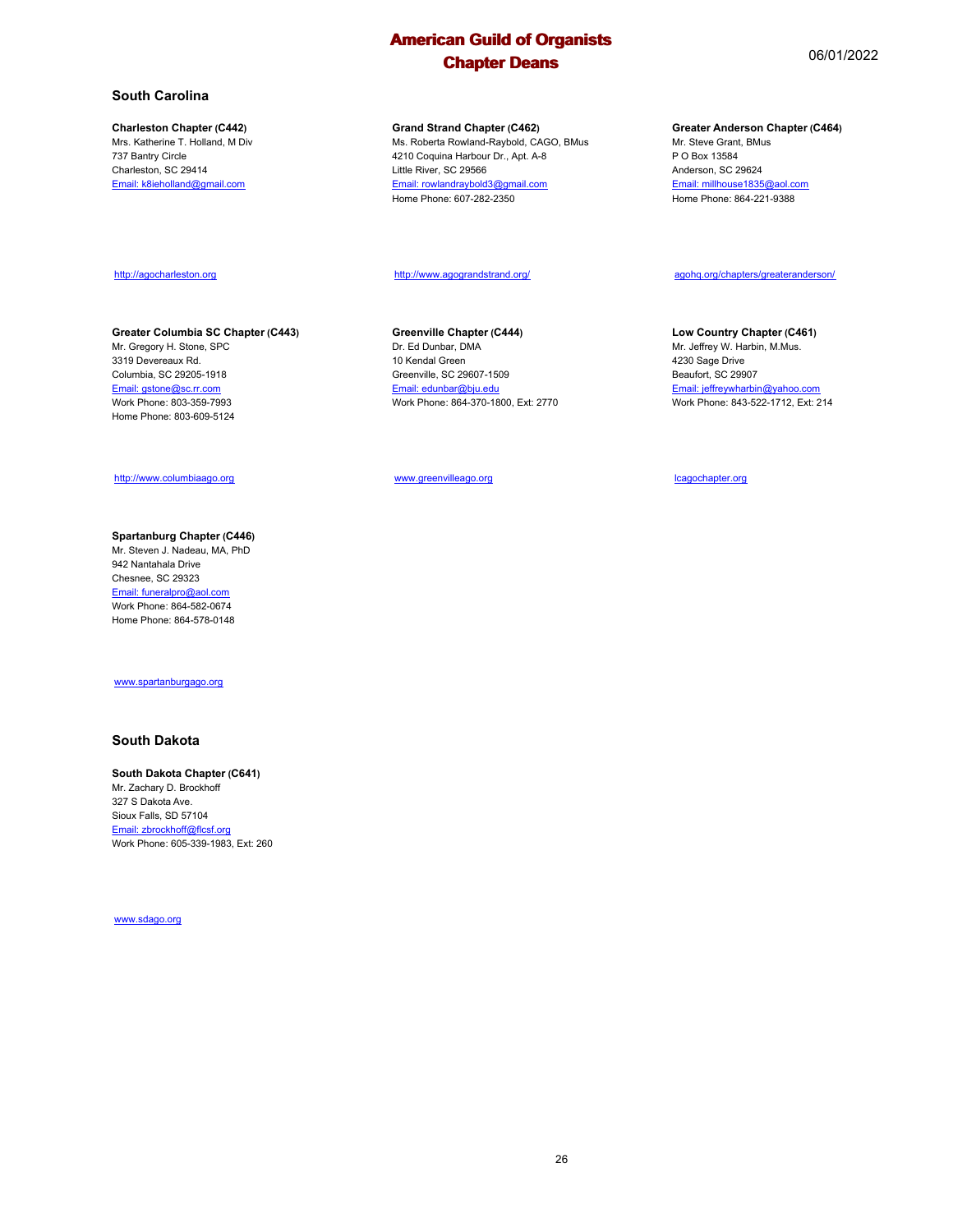#### **Tennessee**

#### **Chattanooga Chapter (C447)**

Dr. Sarah C. Harr, FAGO 3535 Dell Trail Chattanooga, TN 37411 Email: sarahharr@ymail.com Home Phone: 901-486-3700

#### **Knoxville Chapter (C450)** Jason Overall 413 Cumberland Avenue Knoxville, TN 37902 Email: joverall@stjohnscathedral.org

**Northeast TN-Southwest VA Chapter**

Email: nicholastrentandrews@gmail.com Work Phone: 423-926-8141

#### **Memphis Chapter (C451)**

Dr. Kelly Kramer, CAGO, DMA 806 Normal Circle Memphis, TN 38111-6764 Email: drkelly14@me.com Work Phone: 901-725-2707

#### http://www.agochattanooga.org

## **Nashville Chapter (C452)**

Dr. Woosug Kang, BM, MM, DM 3913 Murphy Rd Nashville, TN 37209 Email: woosug.kang@stgeorgesnashville.org Work Phone: 615-385-2150, Ext: 254 Home Phone: 812-327-3011

http://www.nashvilleago.org

www.netnswvaago.org

www.agoknoxville.org

Mr. Nicholas Andrews 1013 East Main Street Jonesborough, TN 37659

**(C449)**

http://www.agomemphis.org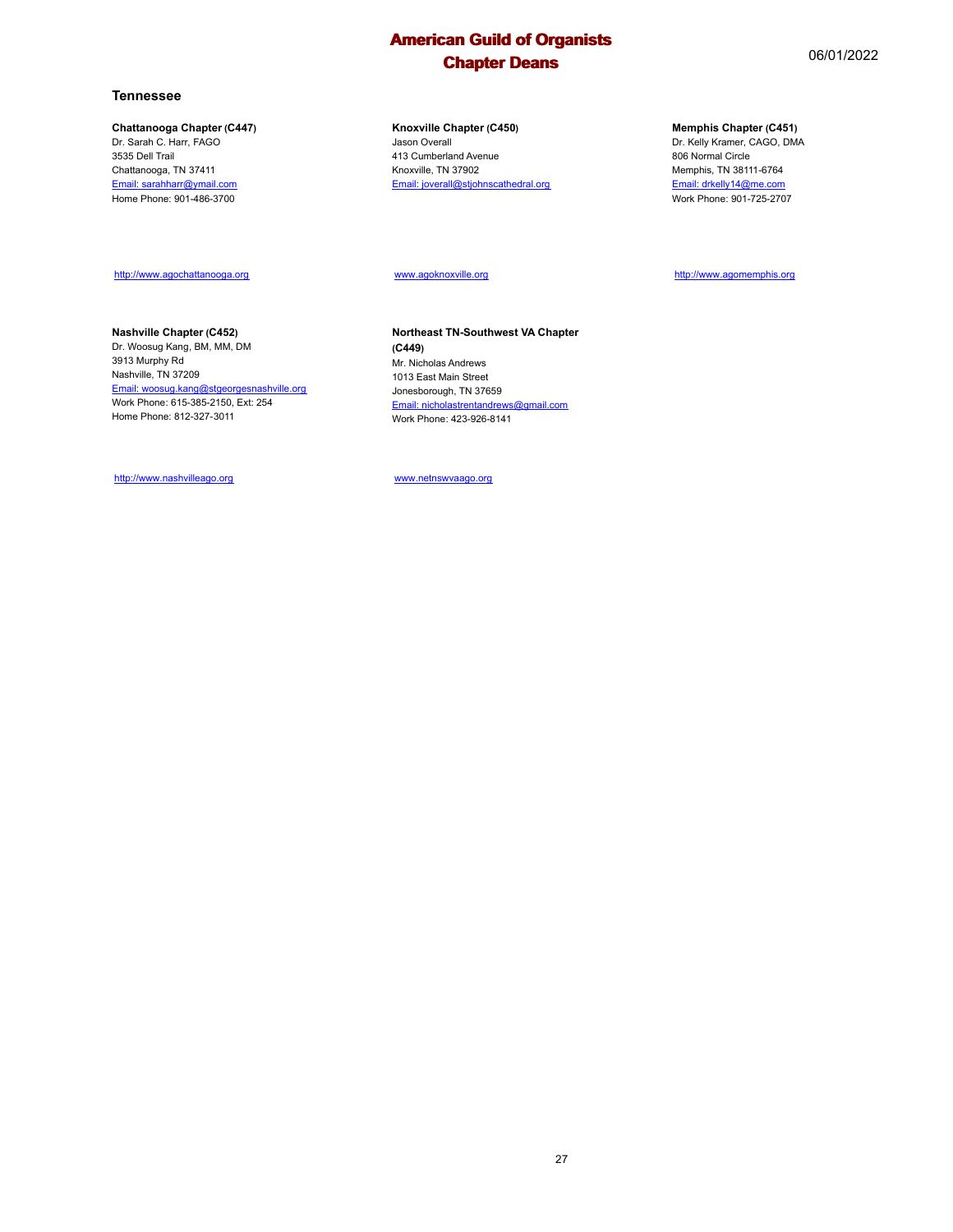#### **Alamo Chapter (C718)**

Mr. Mark S. Marty, AAGO, BM, BMus, MM 618 Serenade Dr. San Antonio, TX 78216-3437 Email: markmartyorgan@gmail.com Work Phone: 210-226-6254 Home Phone: 210-663-8573

#### www.alamoagosatx.org

### **Beaumont Chapter (C730)**

Mr. W. Chris Richter, BA 7625 Colonial Drive Beaumont, TX 77707 Email: wchrisrichter@gmail.com Home Phone: 409-842-4301

#### **Corpus Christi Chapter (C720)**

Meaghan King, DMA 5526 Kenith Cir Corpus Christi, TX 78413 Email: meaghankking@gmail.com Home Phone: 813-310-4406

# **Houston Chapter (C722)**

Mr. James J. Roman, III, BMus, MA 3919 Essex Ln, Apt 208 Houston, TX 77027 Email: jamesjroman@gmail.com

ago-houston.org

#### **Amarillo Chapter (C726)**

Ms. Cindy Good 9803 River Rd. Amarillo, TX 79108 Email: Cynthiasmusic@aol.com Work Phone: 806-679-2883 Home Phone: 806-383-5667

## **Brazos Valley Chapter (C731)**

Ms. Laurine E. Marlow, CAGO, ChM 1217 Orr St. College Station, TX 77840 Email: l-marlow@verizon.net Work Phone: 979-845-8697 Home Phone: 979-693-8141

#### **Dallas Chapter (C709)** Chris S. Brunt, MM 1808 Briar Creek Cir. Garland, TX 75044 Email: cbrunt7@netzero.net Work Phone: 214-733-1659 Home Phone: 214-733-1659

https://dallasago.wordpress.com/

#### **Lubbock Chapter (C713)**

Mr. Darryl Berry 15303 County Road 2140 Lubbock, TX 79423 Email: Darryl55Berry@yahoo. Work Phone: 806-762-6300 Home Phone: 806-783-0783

http://www.agohq.org/chapters/lubbock

#### **Austin Chapter (C719)**

Dr. Melanie Randall, AAGO, DMA 5503 Research Dr. #5212 San Antonio, TX 78240 Email: musicmel.rand@gmail.com Home Phone: 801-682-5167

http://www.agoaustin.org

#### **Central Texas Chapter (C716)**

E. Wayne Bachus, ChM 700 N. 9th St. Temple, TX 76501 Email: wbachus@aol.com Work Phone: 254-742-2630 Fax: 254-742-2645

**Fort Worth Chapter (C712)** Dr. Beverly A. Howard, DMA

1600 Texas St, Apt 21003 Fort Worth, TX 76102 Email: howardbann@aol.com

http://www.fortworthago.org

**Victoria Crossroads Chapter (C740)** Mr. Keith H. Cox, SPC, CPA, CISA 614 Brocton Street Victoria, TX 77904 Email: khc3662@gmail.com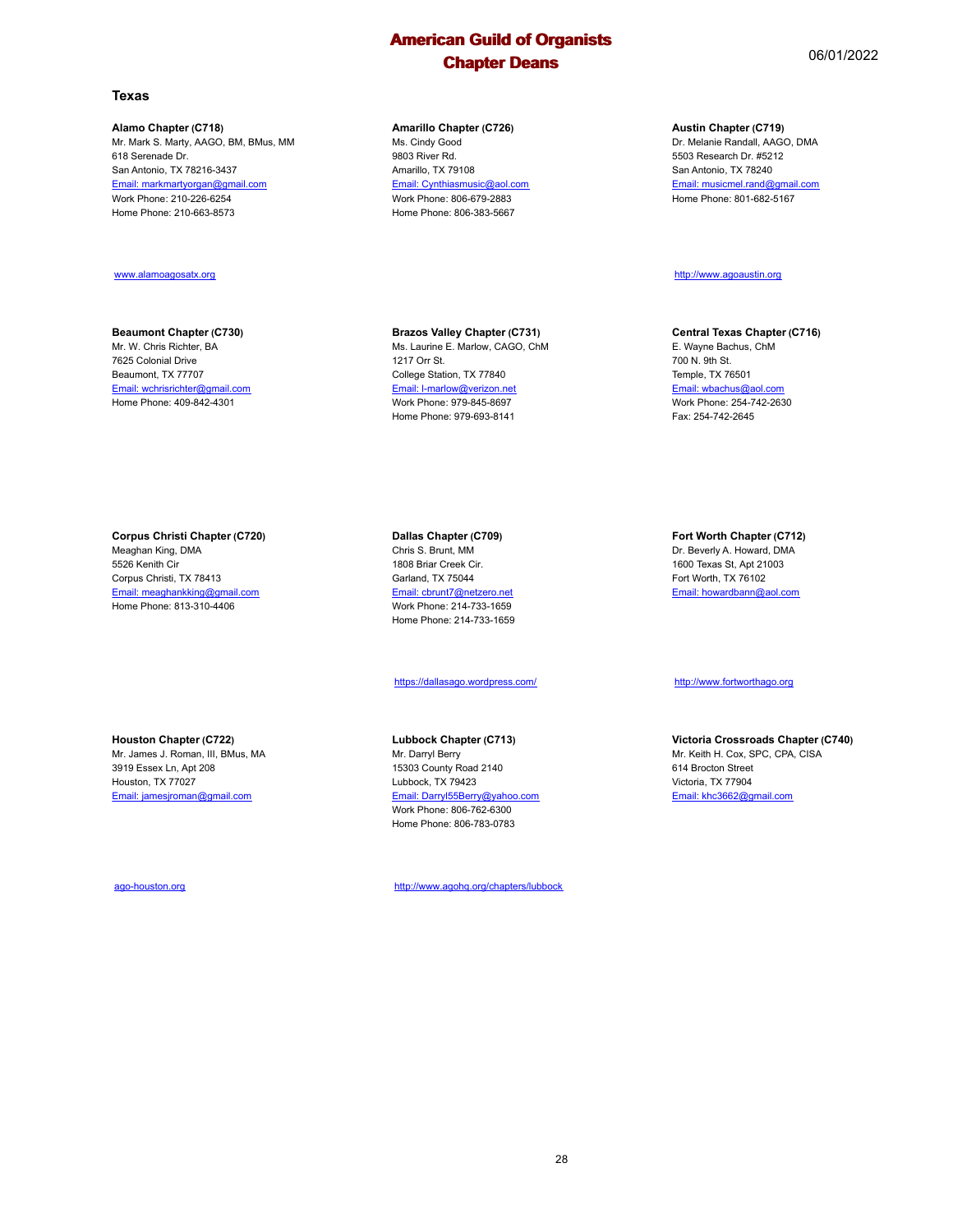#### **Utah**

#### **Salt Lake City Chapter (C927)**

Mr. John K. Rice, SPC, JD 9838 Jordan Ridge Road South Jordan, UT 84095 Email: jkr1364@msn.com

### **Utah Valley Chapter (C928)**

Ms. Miranda Wilcox, PhD 1898 N 1160 W Provo, UT 84604 Email: miranda\_wilcox@byu.edu Work Phone: 801-422-3339 Home Phone: 574-323-4037

http://www.uvago.org

#### **Vermont**

#### **Vermont Chapter (C121)**

http://www.slcago.org

Ms. Marilyn J. Polson 31 Beacon Hill Chelsea, VT 05038 Email: polsonmarilyn@gmail.com Work Phone: 802-728-5849 Home Phone: 802-685-7725

http://www.vtago.org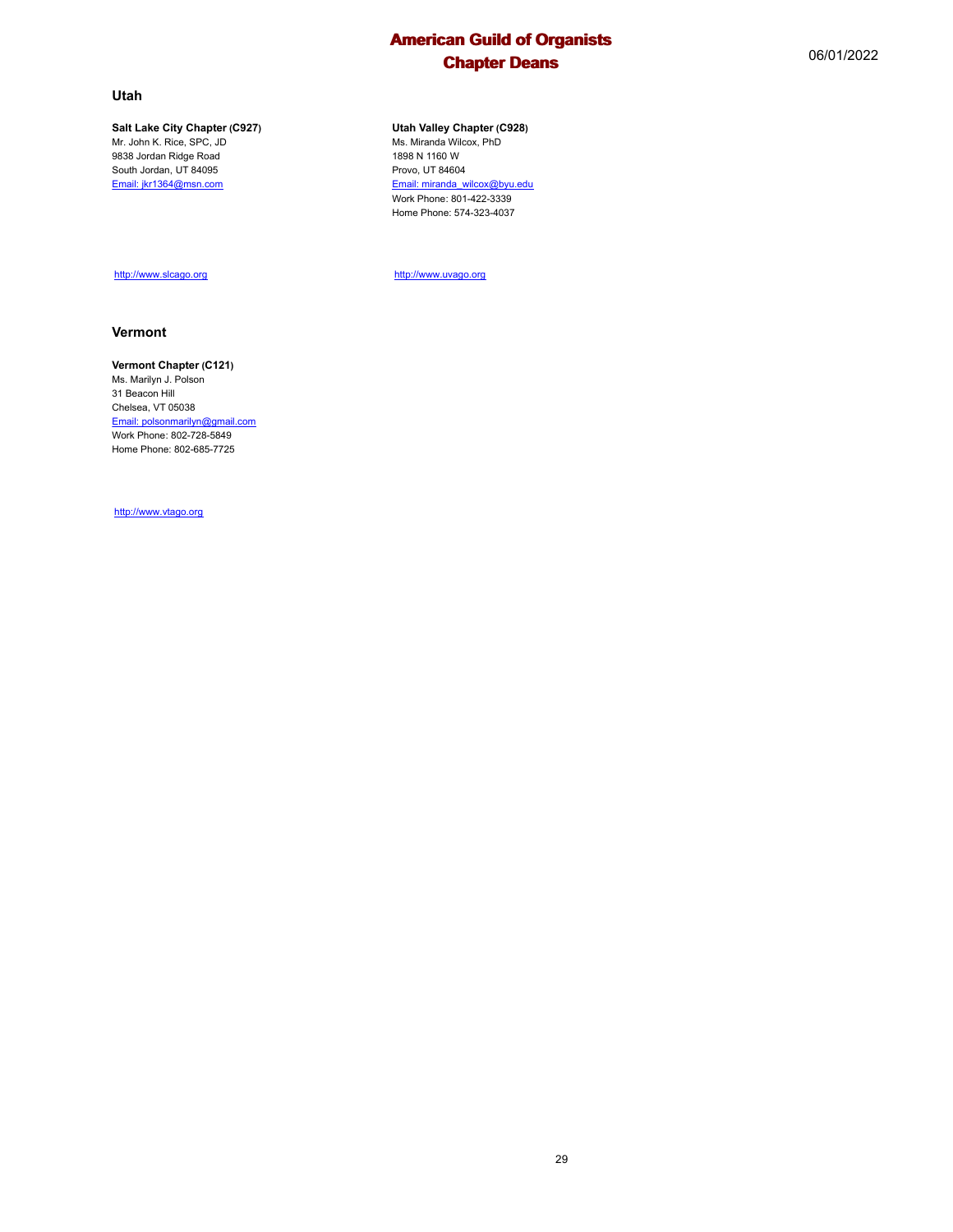#### **Charlottesville-Albemarle Chapter (C328)**

Ms. Diane M. Kingsbury, BOrgan Perfo 250 Pantops Mountain Rd #7505 Charlottesville, VA 22911 Email: diane.kingsbury@outlook.com Home Phone: 434-972-2855

#### **Lynchburg Chapter (C329)**

Mr. Cory Whittier, BMus, MMus 217 Kirkley Circle Forest, VA 24551 Email: cory.whittier@gmail.com Work Phone: 434-384-6231 Home Phone: 434-534-2760

#### http://www.agohq.org/chapters/lynchburg

**Richmond Chapter (C332)**

Mr. Scott Hayes, MM 1171 Joliette Rd. North Chesterfield, VA 23235 Email: scotthayes@mullerpipeorgan.com Work Phone: 804-288-7811, Ext: 108 Home Phone: 614-570-1162

agohq.org/chapters/charlottesville-albemarle

http://www.RichmondAGO.org

#### **Winchester Chapter (C338)** Ms. Linda W. Beville, M.M. 1200 Caroline Street Winchester, VA 22601 Email: bevillel@verizon.net Home Phone: 540-722-2051

http://winchesterago.com/

**Roanoke Chapter (C333)** Mr. Jacob R. Gordon, CAGO, MM, MA 743 Spruce St Vinton, VA 24179 Email: jrgordon79@gmail.com

http://www.agoroanoke.org

#### **Northern Virginia Chapter (C331)**

Mr. Ronald F. Butts-Boehmer, CAGO, Laurea PO Box 3051 Germantown, MD 20875-3051 Email: MusicDirector4MLC@gmail.com Work Phone: 276-806-2191

http://www.novaago.org

**Tidewater Chapter (C336)** Ms. Deborah L. Carr 5321 Parsonage Ct Virginia Beach, VA 23455-7101 Email: deborahcarr53@gmail.com Home Phone: 757-406-4970

http://tidewaterago.org/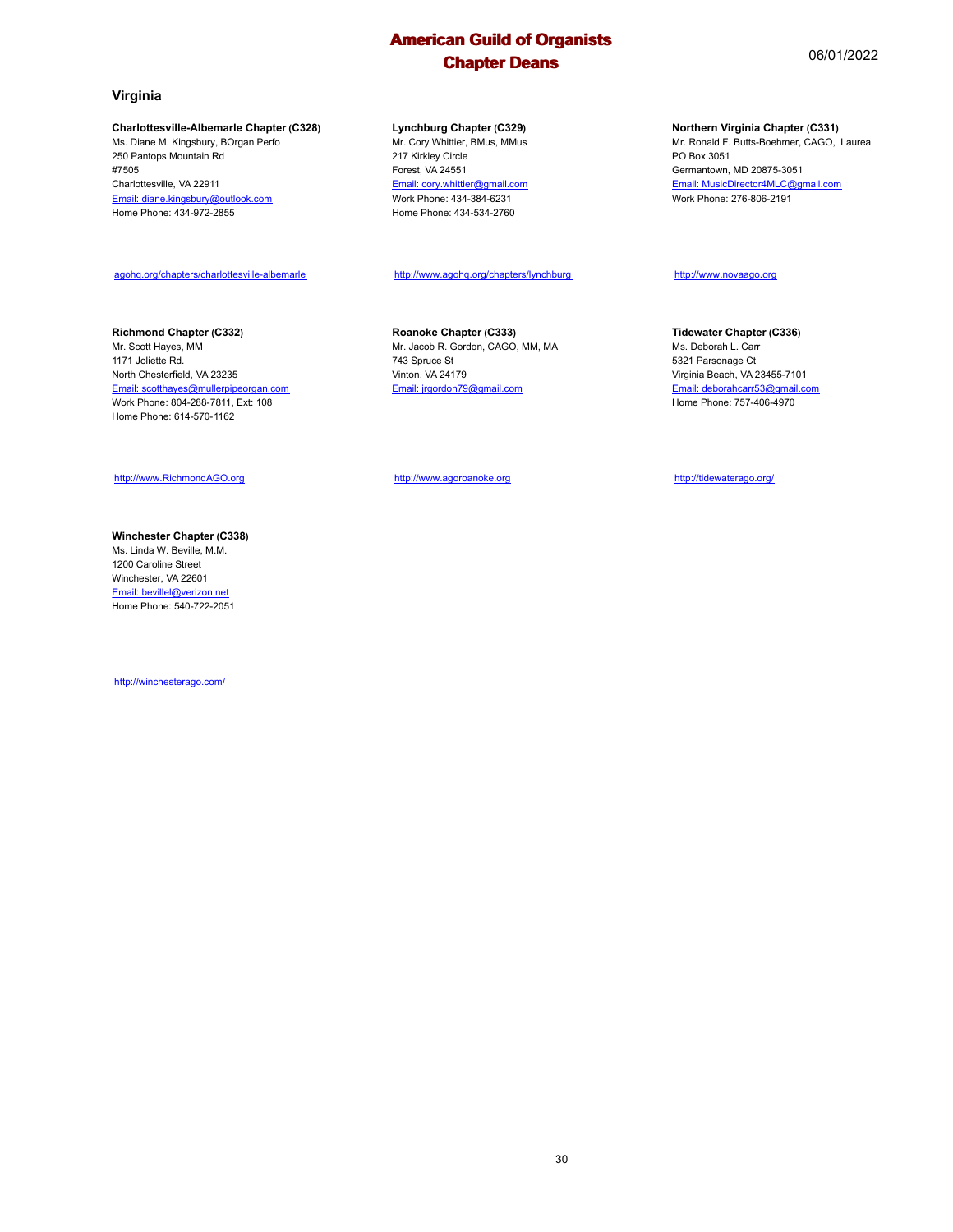#### **Columbia Basin Chapter (C809)**

Mrs. Susan J. Miller, CAGO, BMus 1920 Harris Ave. Richland, WA 99354 Email: anna99352@yahoo.com Work Phone: 509-943-8538, Ext: 1 Home Phone: 509-943-8538

#### **Olympia Chapter (C819)**

Mr. Daniel M. Colgan, BMus 1504 4th Ave. W Olympia, WA 98502 Email: dan@gloriadeiolympia.org Work Phone: 609-915-5912

#### http://www.olympiaago.org

**Seattle Chapter (C812)**

Mr. Timothy Beggs 10818 Forest Ave S Seattle, WA 98178-2725 Email: timbeggs19@gmail.com

**Spokane Chapter (C813)** Ms. Carolyn E. Payne 2414 S Cherry Lane Spokane, WA 99223-1061 Email: the.paynes@comcast.net Home Phone: 509-535-7145

http://www.spokaneago.org

http://www.tacomaago.org/

## http://www.agoseattle.com

#### **West Virginia**

#### **Kanawha Chapter (C342)**

The Rev. David F. Donathan, MM 1221 Quarrier Street Charleston, WV 25301 Email: ddonathan@ccumwv.org Work Phone: 304-342-0192 Home Phone: 304-345-7915

http://www.agohq.org/chapters/kanawha

**Monongahela Chapter (C348)** Mr. Brett T. Miller 35 Hart Avenue Buckhannon, WV 26201 Email: ozmodiar68@yahoo.com Home Phone: 304-517-3310

31

#### **Olympic Peninsula Chapter (C820)**

Ms. Nancy Bergman Lyman 10135 Echo Valley Rd. NW Bremerton, WA 98312 Email: keyboardnancy@gmail.com Work Phone: 360-621-7618 Home Phone: 360-621-7618

http://www.olyago.org

**Tacoma Chapter (C814)** Ms. Sheila G. Bristow, MM 5623 S Bell St. Tacoma, WA 98408

Email: sheilagailbristow@gmail.com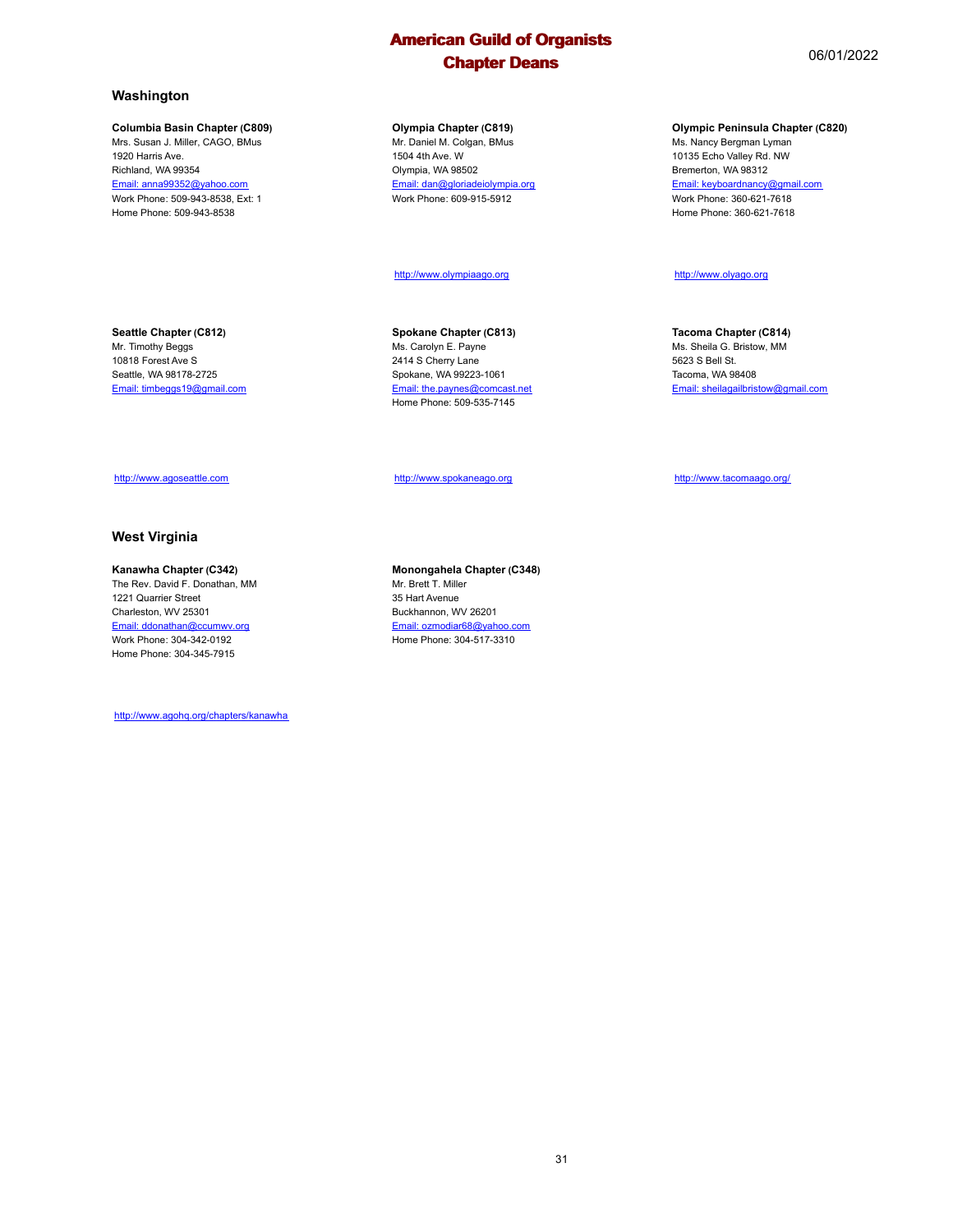#### **Wisconsin**

#### **Chippewa Valley Chapter (C650)**

Ms. Elaine F. Mann, FAGO, MM 738 W. Spruce St. Chippewa Falls, WI 54729 Email: egfmann@gmail.com Home Phone: 715-723-3162

#### agohq.org/chapters/chippewavalley/

#### **Northeast Wisconsin Chapter (C646)**

Vashni F. Seitzer, CAGO, BM 5424 Quarry Dr Pulaski, WI 54162 Email: vseitzer1@gmail.com Home Phone: 920-822-7585

**Madison Chapter (C644)** Ms. Deborah R. Krauss Smith, BME vocal

N4512 Cold Springs Rd. Monroe, WI 53566 Email: deb@coldspringsroad.com Home Phone: 608-328-4838 Fax: 608-325-6042

#### http://www.madisonacm.org/

**Riverland Chapter (C643)** Ms. Sarah Nestingen, MM 111 Vernon Street Westby, WI 54667 Email: nestisar@gmail.com Home Phone: 608-633-2899

https://www.agohq.org/chapters/riverland/

**Milwaukee Chapter (C645)**

Mrs. Audrey Timm-Rhinehart, CAGO 667 Evergreen Dr. Hartford, WI 53027 Email: musicministry@stkiliancong.org Work Phone: 262-673-4831, Ext: 7405 Home Phone: 262-670-9566

## http://www.agomilwaukee.org

**Wisconsin River Chapter (C647)**

Mr. Daniel Larson 1311 Brown St. Wausau, WI 54403 Email: conductorman62@yahoo.com Work Phone: 715-261-2000 Home Phone: 715-842-2110

agohq.org/chapters/wisconsinriver/

https://www.newago.org/